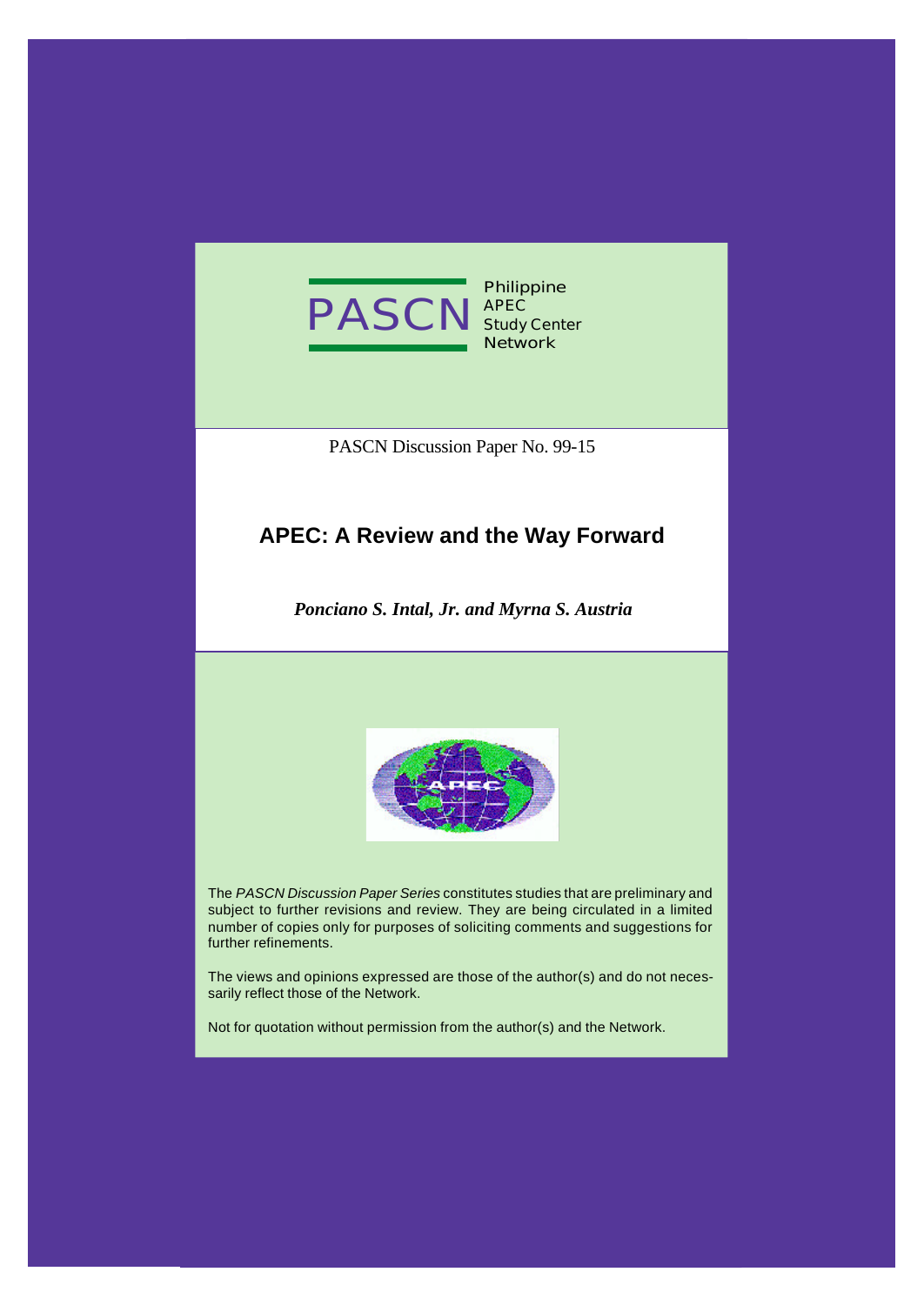

**PHILIPPINE** S TUDY C ENTER **NETWORK** 

PASCN Discussion Paper No. 99-15

# **APEC: A Review and the Way Forward**

## *Ponciano S. Intal, Jr. and Myrna S. Austria*

September 1999

The *PASCN Discussion Paper Series* constitutes studies that are preliminary and subject to further revisions and review. They are being circulated in a limited number of copies only for purposes of soliciting comments and suggestions for further refinements.

The views and opinions expressed are those of the author(s) and do not necessarily reflect those of the Network.

Not for quotation without permission from the author(s) and the Network.

For comments, suggestions or further inquiries, please contact:

**The PASCN Secretariat** Philippine Institute for Development Studies NEDA sa Makati Building, 106 Amorsolo Street Legaspi Village, Makati City, Philippines Tel. Nos. 893-9588 and 892-5817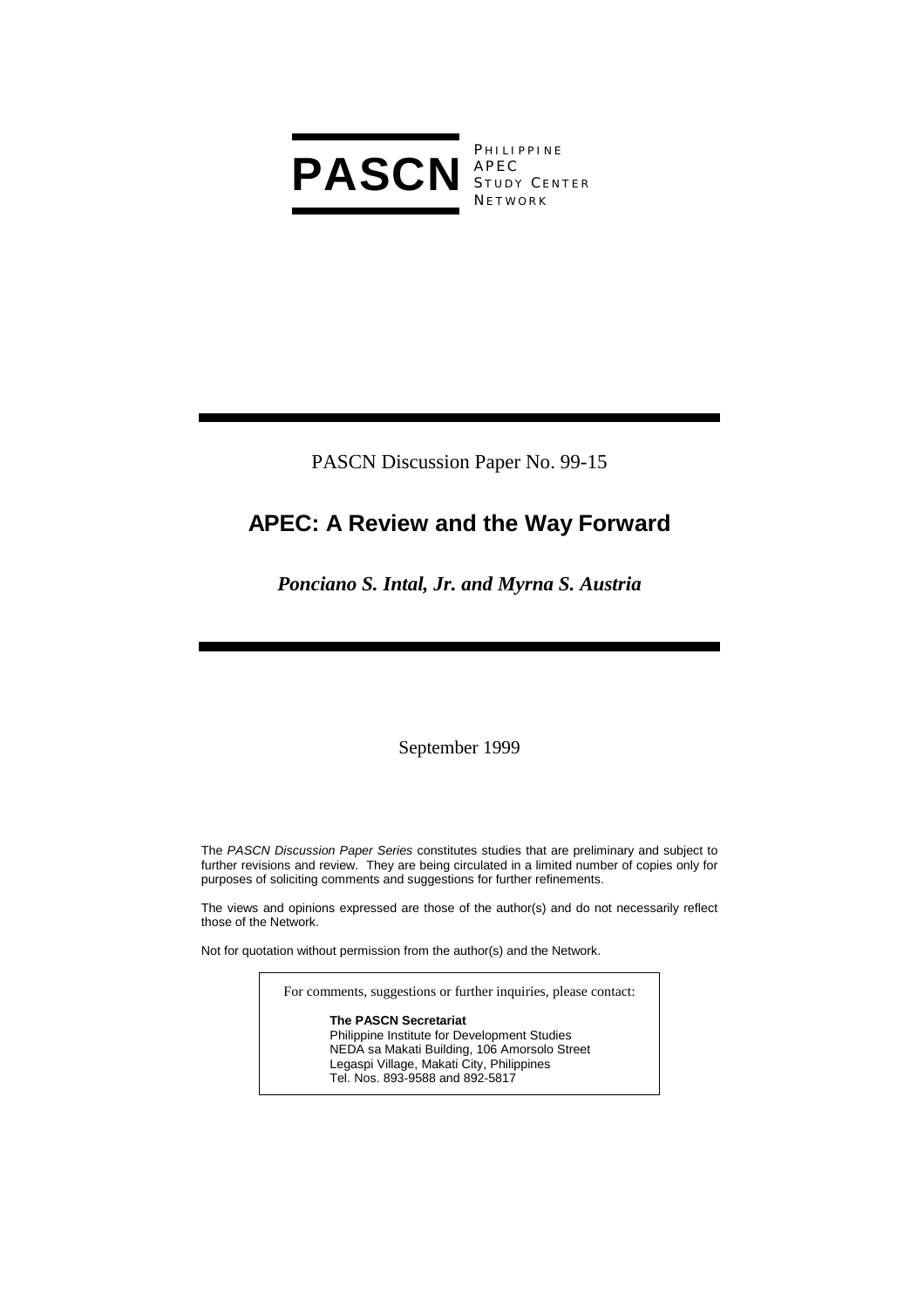## **APEC: A Review and the Way Forward**•

**Ponciano S. Intal, Jr. and Myrna S. Austria***\*\**

### **I. Introduction**

 $\overline{a}$ 

APEC now operates in an entirely different socio-political and economic environment than when it was formed ten years ago. It evolved in an environment of rapid economic growth and growing interdependence through trade among the economies in the Asia-Pacific region, particularly East Asia. However, with the economic and social aftershocks of the financial crisis, the outlook for the global economy in general and the East Asian economy in particular has weakened considerably.

There is no doubt that the agenda of APEC was shaped by the shared commitment of its member economies to sustain economic growth through market forces and to build a strong sense of community in the region. This is strongly manifested in its three pillars of trade and investment liberalization, trade and investment facilitation, and economic and technical cooperation

Despite the diversity and differing levels of development of its members, APEC has made substantial progress in its institutional development and in advancing towards its goal of free and open trade and investment in the region. Despite this, however, there are growing concerns on the effectiveness of APEC in responding to current challenges facing the region. This is clearly manifested with the growing consensus that APEC did not do enough to address the financial crisis facing its East Asian member economies.

It is the objective of this paper therefore to review the APEC process and mechanisms and evaluate the way it should go forward to make it respond better to current challenges and ultimately accelerate its move towards achieving its goal. The paper is divided into two major sections. The next section is a review of APEC's institutional development and its accomplishments, outlining the factors that contributed to where APEC is now. The last section is a discussion of how APEC should go forward, identifying areas where APEC should emphasize and deepen its involvement to make it more relevant as an organization.

<sup>•</sup> Paper prepared for the 1999 Annual Conference of the APEC Study Centers Consortium, Auckland, New Zealand, 31 May-3 June 1999.

<sup>\*\*</sup> Executive Director, DLSU Angelo King Institute for Economic and Business Studies, De la Salle University and Senior Research Fellow, Philippine Institute for Development Studies.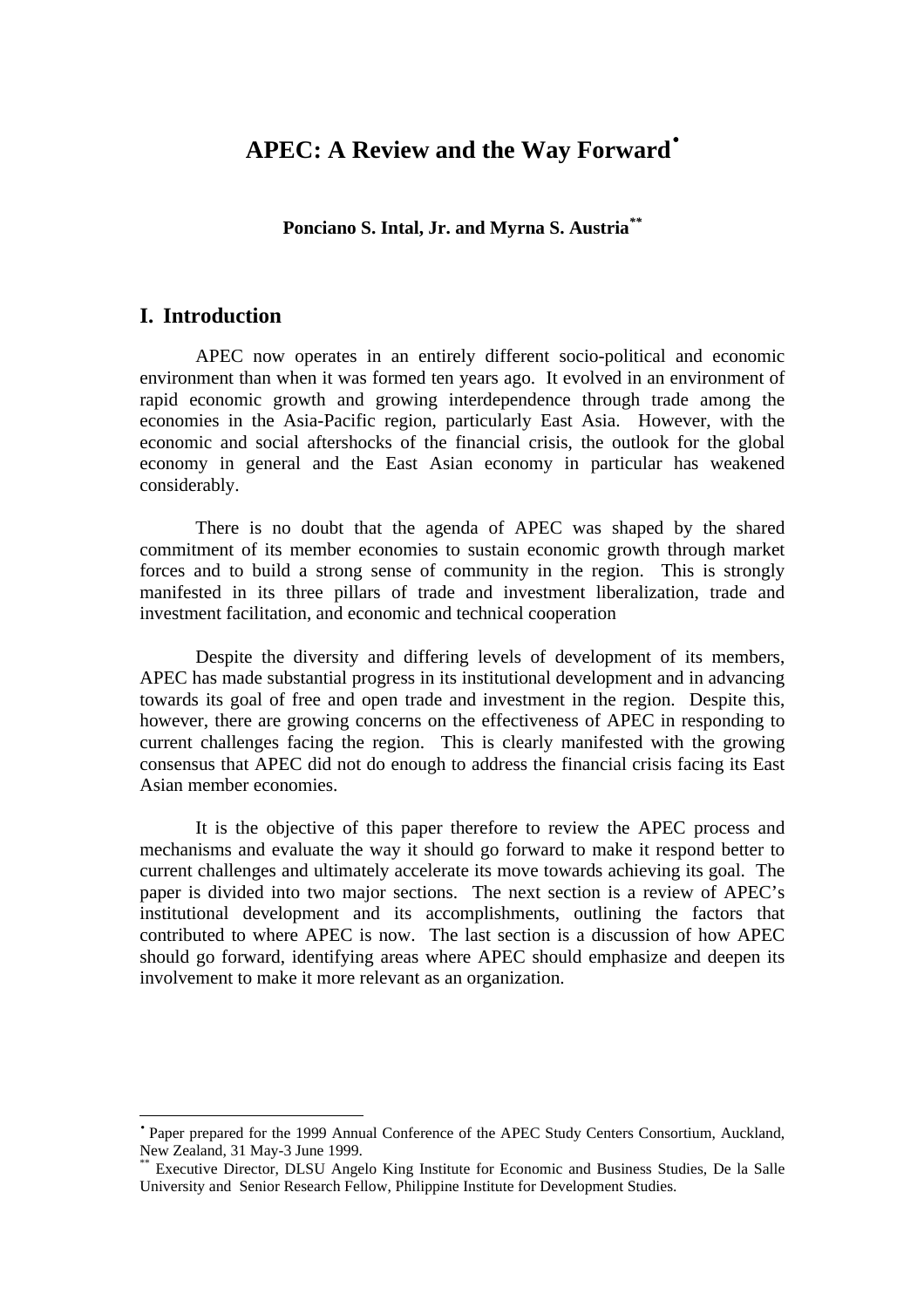## **II. APEC : A Review**

#### **The Formation and Growth of APEC : A Brief Account**

The formation of APEC came initially as a response to the intensified inwardlooking regionalism throughout the world, particularly in Europe, during the 1980s. The expanding membership and geographical scope of the EC have raised growing concerns about its compatibility with the global trading system. Concerns were raised that such development in the trading system could undermine the prospects of the Asia Pacific region whose dynamic growth performance during the past two decades was attributed to the central role of market forces. APEC also came as a response to the growing trade disputes across the Pacific – Japan and the US, China and the US, which if left unresolved could have a chilling effect on future economic exchanges in the region (EPG Report, 1993).

However, despite the urgent need to response to the events described above, the process of APEC formation took a long while. As shown in Table 1, progress seemed slow during the first four years (1989-1992) of APEC formation. A breakthrough came in Seattle in 1993 with the formation of the vision of creating an *Asia Pacific Economic Community*. Bold steps were then taken in 1994 to transform the vision into what is now known as the Bogor goal of achieving a free and open trade by 2010 for developed member economies and 2020 for developing member economies.

The roadmap on how the APEC vision and goal will be achieved was crafted in 1995. Known as the *Osaka Action Agenda*, it outlined the principles and areas for trade and investment liberalization and facilitation, and the elements and areas for technical cooperation. In 1996, the Osaka Action Agenda have taken a more concrete form with the formation of the Individual Action Plans (IAPs) and the Collective Action Plans (CAPs), both of which outlined how APEC should move towards the Bogor targets. Collectively known as the *Manila Action Plan for APEC or MAPA*, the action plans brings APEC into a much sharper public focus as their implementation will characterize the APEC process.

1997 was designated as the APEC's Year of Action as it marked the first year of implementation of the MAPA. Whether the IAPs and CAPs produced significant results will be the subject of the next section of the paper. The Leaders' Meeting in Kuala Lumpur in 1998 took place at a critical time as the East Asian member economies were battered with the financial crisis. Pushing its liberalization agenda through the Early Voluntary Sectoral Liberalization (EVSL) initiative in the wake of the crisis proved untimely as APEC failed to arrive at a consensus on the early liberalization of the proposed sectors. In the end, APEC's credibility was hurt. Nonetheless, the Leaders resolved to work together to support an early and sustained recovery in the region through prudent growth-oriented macroeconomic policies, strengthened financial institutions and markets, trade and investment liberalization and capacity building.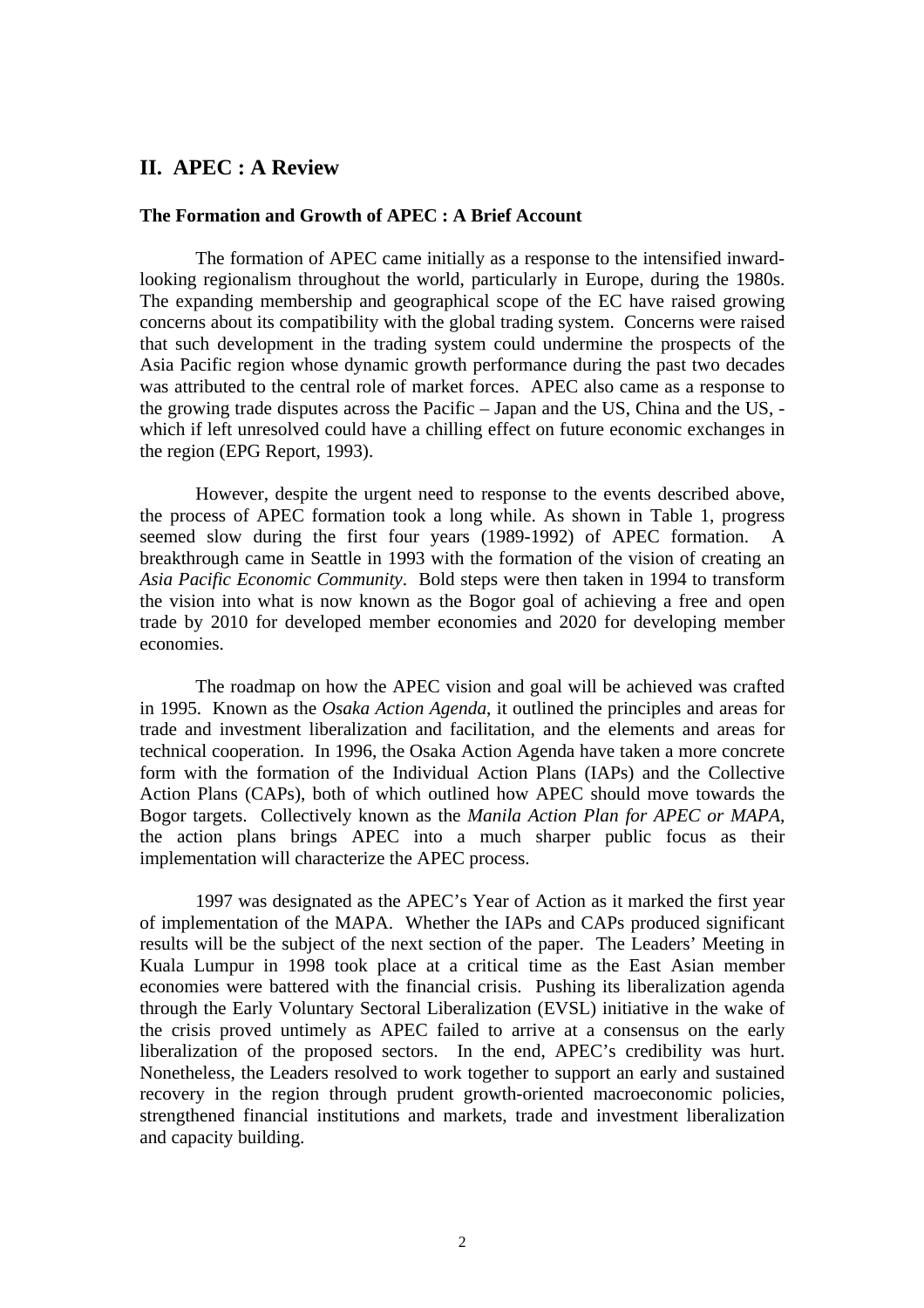| Year                              | Meetings                         | <b>Significant Accomplishments</b>                                                                                                                             |
|-----------------------------------|----------------------------------|----------------------------------------------------------------------------------------------------------------------------------------------------------------|
| Phase 1: Preparatory Phase        |                                  |                                                                                                                                                                |
| 1989 Canberra, Australia          | <b>First Ministerial Meeting</b> | Formation of the general principles of APEC<br>APEC Declaration on the Uruguay Round                                                                           |
| 1990 Singapore                    | Second Ministerial Meeting       | Identification of seven projects for economic<br>cooperation<br>APEC Declaration on the Uruguay Round                                                          |
| 1991 Seoul, Korea                 | Third Ministerial Meeting        | Seoul APEC Declaration on the scope of<br>activity, mode of operation of, and<br>principles for participation in APEC<br>APEC Declaration on the Uruguay Round |
| 1992 Bangkok, Thailand            | Fourth Ministerial Meting        | Bangkok Declaration on APEC Institutional<br>Arrangements<br>Creation of the Eminent Persons Group (EPG)<br>APEC Statement on the Uruguay Round                |
| 1993 Seattle, USA                 | First APEC Leaders' Summit       | <b>APEC Economic Vision Statement</b><br>Declaration of an APEC Trade and Investment<br>Framework                                                              |
| 1994 Bogor, Indonesia             | Second APEC Leaders'<br>Summit   | Bogor Declaration of APEC's Goals                                                                                                                              |
|                                   |                                  | Declaration of APEC non-binding investment<br>principles                                                                                                       |
|                                   |                                  | Declaration on APEC's HRD Framework                                                                                                                            |
| 1995 Osaka, Japan                 | Third APEC Leaders'<br>Summit    | Osaka Action Agenda                                                                                                                                            |
| 1996 Manila/Subic,<br>Philippines | Fourth APEC Leaders<br>Summit    | Manila Action Plan for APEC (MAPA)                                                                                                                             |
|                                   |                                  | APEC Framework for Strengthening Economic<br>Cooperation and Development                                                                                       |
| Phase 2: Implementation Phase     |                                  |                                                                                                                                                                |
| 1997 Vancouver,<br>Canada         | Fifth APEC Leaders' Summit       | <b>APEC Economic Leaders' Declaration</b>                                                                                                                      |
|                                   |                                  | Identification of Sectors for EVSL<br>Framework<br>for Enhancing Public-Private<br>Partnership for Infrastructure Development                                  |
| 1998 Kuala Lumpur,<br>Malaysia    | Sixth APEC Leaders' Summit       | <b>APEC</b><br>Economic<br>Leaders'<br>Declaration:<br>Strengthening The Foundations for Growth                                                                |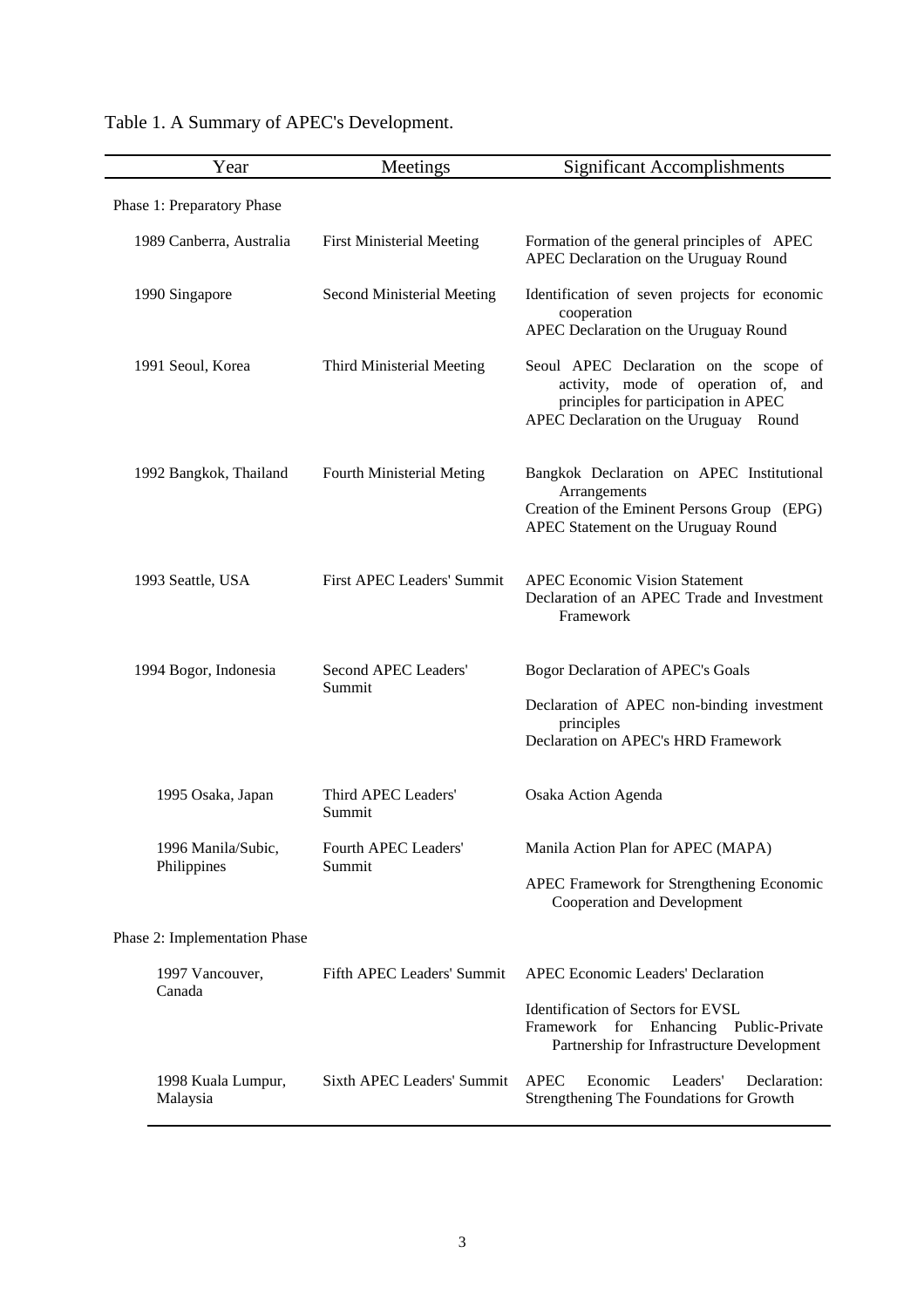#### **APEC Milestones : Key Results**

*The Institutionalization of APEC.* Judging from what was achieved at each stage of the institution building process, there is no doubt that APEC has reached an important milestone in its institutional development (Table 1). It has now become a major regional group, second only to the European Union in terms of membership and coverage. The fact that APEC was able to formulate its action plans just two years after stating its goals in Bogor is an indication that the process of integration in the region is creating a stronger sense of shared values and common beliefs despite the diversity of its members.

That APEC was able to achieved this level of institutional development in 10 years is largely due to its success in establishing a broad support base. As shown in Table 1, APEC started with just ministerial meetings. However, starting in 1993, it has mustered the support of top political leadership, although with the initial reluctance of Malaysia. The high level informal annual gatherings showed the world APEC's seriousness to adopt and faithfully work towards its goal. The Leaders' Summits are critical to the extent that they set the organization's future direction and bold concepts are translated into operational realities. The annual summits also forced the leaders to make commitments. The Bogor Declaration, for example, is considered as the Leaders' political commitment to APEC. While some cast doubts whether the Leaders will honor their commitments, this is less important at this stage than they appear in the official record of the organization (Higgot 1998).

The APEC process has many levels - Leaders' Summits, Ministerial Meetings, Senior Officials Meetings (SOM), three sub-committees (Committee on Trade and Investment, Economic Committee and Budget and Administrative Committee), Working Groups and sub-committees for each of the areas identified for TILF, and a Secretariat. Separate meetings have also been organized for finance ministers, trade ministers, infrastructure ministers, education ministers and environment ministers. In 1998, APEC has expanded its support base by including a ministerial meeting on women in its agenda. Recognizing the role of the business sector in the economic development of the region, APEC also established the APEC Business Advisory Council (ABAC) as its permanent business advisory body. Likewise, APEC maintains a close working relationship with the Pacific Economic Cooperation Council (PECC) whose tripartite membership of government, business and the academe has provided a close support to the APEC process.

The APEC process is consultative in nature as no participant in any of the levels engaged in negotiation. While critics of APEC put doubts on the feasibility of this approach, especially among the West who are used to hard negotiation and bargaining as shown by the GATT and WTO liberalization agreements, the experience of APEC for the past 10 years showed that the consultative process at the various levels can produce initiatives which when implemented can enrich the agenda of APEC. Along the way, the consultative process also enriched the institutional development of APEC.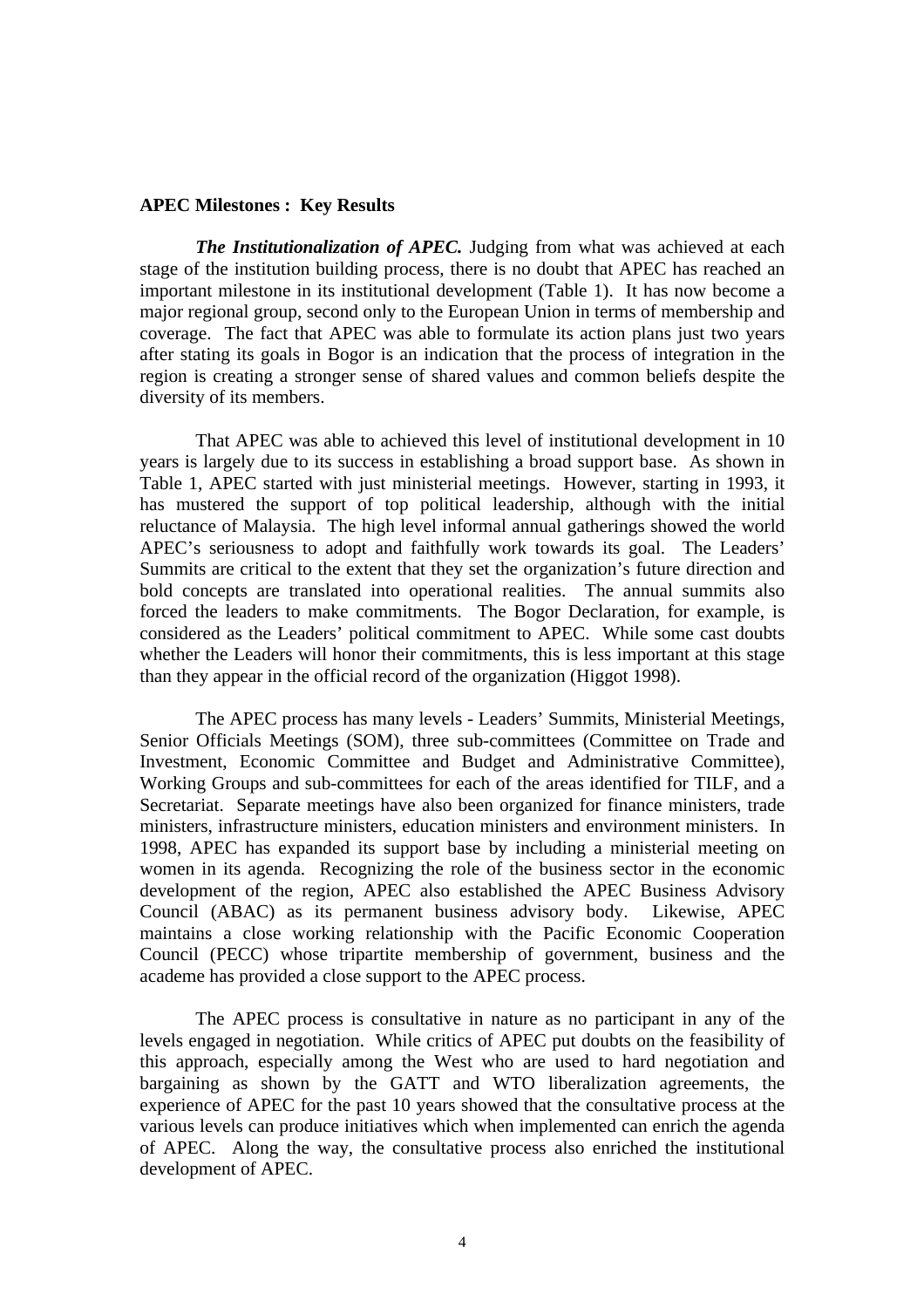*Trade and Investment Liberalization***.** Strengthening the global trading system is one area where APEC's effort is highly commendable. This was manifested in concrete terms via the implementation of the individual and collective action plans. APEC's concerted unilateral approach to liberalization supplements global trading arrangements. Under this approach, each member economy announces its own liberalization programs and implements them according to its own pace and domestic rules. However, each economy watches the implementation of each other's liberalization program and hence, pressure builds up for each member to implement its program so as not to lose face. The approach therefore collectively urged each member to join the liberalization program.

The combination of the individual and collective action plans is unique of APEC. The value added of APEC to the liberalization process could be seen from the member economies' expanded scope of liberalization, both within and ahead of other multilateral and regional trade fora. The MAPA shows that most of the member economies have committed tariff reductions beyond their Uruguay Round commitments. The individual member economies are all well on track towards the Bogor goals. A number of the member economies are considered "champions" in the sense that either their tariffs are at or near the indicative target of zero as of 1996, or they have committed to extensive tariff reductions so that their IAP lines are below the Bogor lines (PECC, 1996).

However, the ultimate measure of the success of APEC in the area of liberalization lies on whether the implementation of the IAPs and CAPs have produced significant results. As the primary mechanism for the implementation of APEC's trade and investment liberalization and facilitation agenda, the faithful implementation of the plans would lend credibility to APEC in general and to the IAPs in particular.

APEC was therefore put to test during the past two years (1997-1998) as these marked the initial implementation of the IAPs. In general, APEC has achieved notable progress in moving towards the Bogor goals. In Kuching last year, the Ministers Responsible for Trade noted that despite the adverse impact of the current financial crisis, the member economies committed to IAP improvements and implementation. The IAP submission in 1998, the third beginning with the first submission in 1996, shows that the average tariff rates for most of the economies have gone down (Table 2). Of the countries hit by the financial crisis, only the Philippines lowered its average tariff rate in 1998. In fact, the percentage decline of 6.16 percentage points was the largest among the economies that registered decline. Four of the economies (Chile, Mexico, Malaysia and Thailand), however, increased their average tariff rates in 1998. Korea and the USA, on the other hand, maintained their 1996 average tariff rate in 1998. The highlights of the tariff reduction measures implemented in 1988 are shown in Table 3. Likewise, member economies have enhanced their IAPs by making new commitments (Table 4). Also, majority of the economies has made significant progress in reducing their non-tariff measures (Table 5). This is in contrast to the 1996 MAPA where only a few economies clearly specify their intentions to reduce their NTMs (PECC,1996).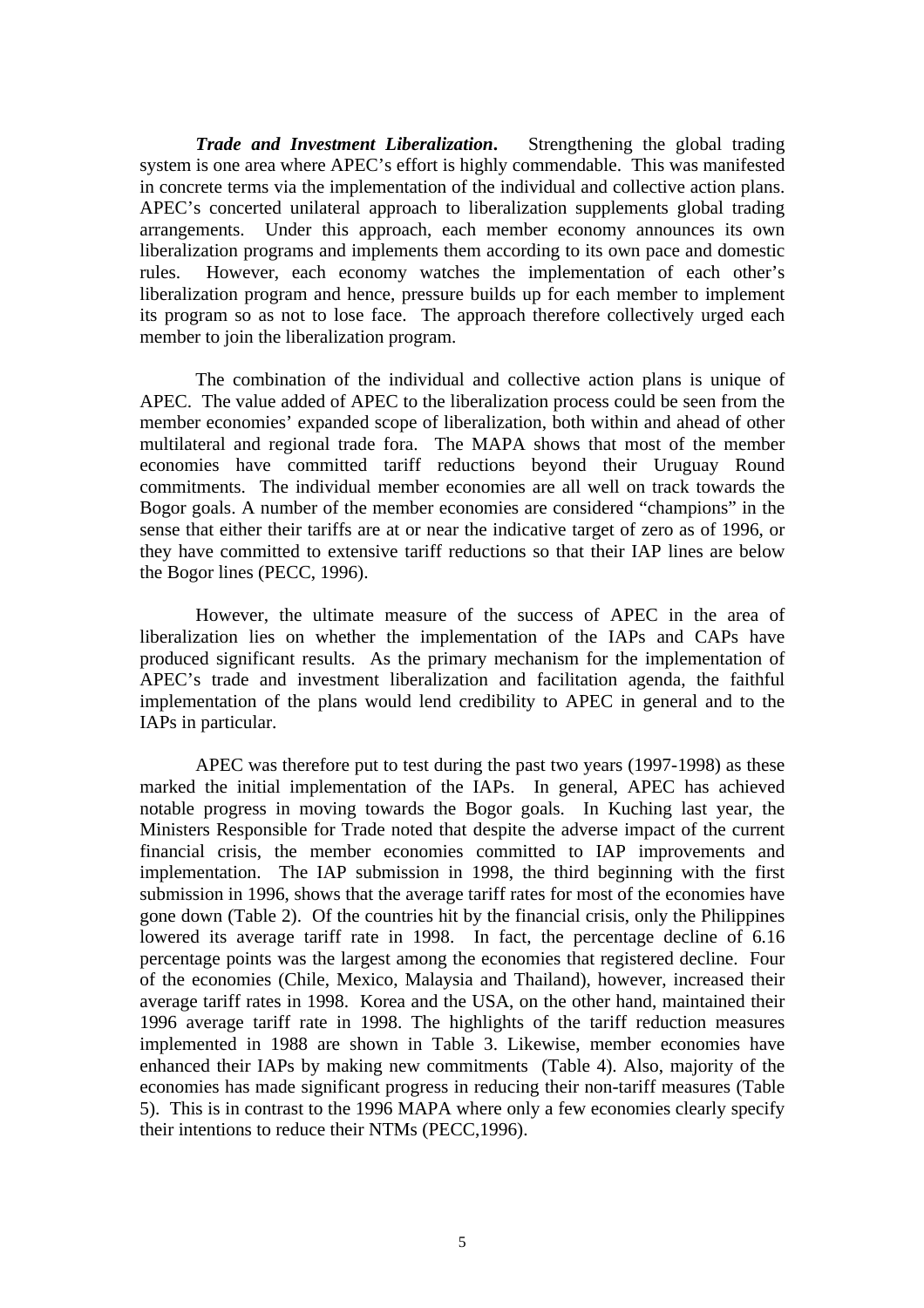| Country        | 1996  | 1998  |
|----------------|-------|-------|
|                |       |       |
| Australia      | 6.10  | 5.00  |
| <b>Brunei</b>  | 2.00  |       |
| Canada         | 6.70  | 5.80  |
| Chile          | 10.90 | 11.00 |
| China          | 23.00 | 17.00 |
| Hongkong       | 0.00  | 0.00  |
| Indonesia      | 13.10 |       |
| Japan          | 9.00  | 7.80  |
| Korea          | 7.90  | 7.90  |
| Malaysia       | 9.00  | 9.30  |
| Mexico         | 12.50 | 13.30 |
| New Zealand    | 7.00  | 4.22  |
| Philippines    | 15.60 | 9.44  |
| Singapore      | 0.00  | 0.00  |
| Chinese Taipei | 8.60  | 8.25  |
| Thailand       | 17.00 | 18.93 |
| <b>USA</b>     | 6.40  | 6.40  |
|                |       |       |

Table 2. Average tariff for APEC Economies, 1996 and 1998 (%).

Source: Individual Action Plan, 1998; MAPA, 1996

Services is also an important area where member economies have made significant commitments towards liberalization and facilitation. The sectors include financial services, telecommunications services, energy, transportation and professional services. As a result of the financial crisis, member economies, particularly those in East Asia, have undertaken a number of new measures to liberalize the financial sector and to ensure its continuing stability. Some of these measures include the introduction of new regulatory system, new framework for the entry of foreign banks and elimination of restrictions on market access. APEC also took the leadership in advancing in the WTO the conclusion of the Agreements on Information Technology (ITA) and Basic Telecommunications. Many of the member economies have unilaterally opened up their telecommunications sector to foreign participation and hence, to more service providers (SOM Chair's Report, 1998).

Why the significant progress in the IAPs? At the domestic front, at least for the Philippines, the APEC process has mustered domestic political support for the policy reform process. What was politically difficult to implement unilaterally was made politically manageable by APEC. Peer pressure worked and nonimplementation of commitments would mean losing face in the international trade arena. But what ultimately made this possible in concrete terms is the fact that the APEC process institutionalized a reform process. The many meetings - from the working groups, to sub-commitees, SOMs and ministerial meetings- became part of the domestic bureaucratic process of reforms.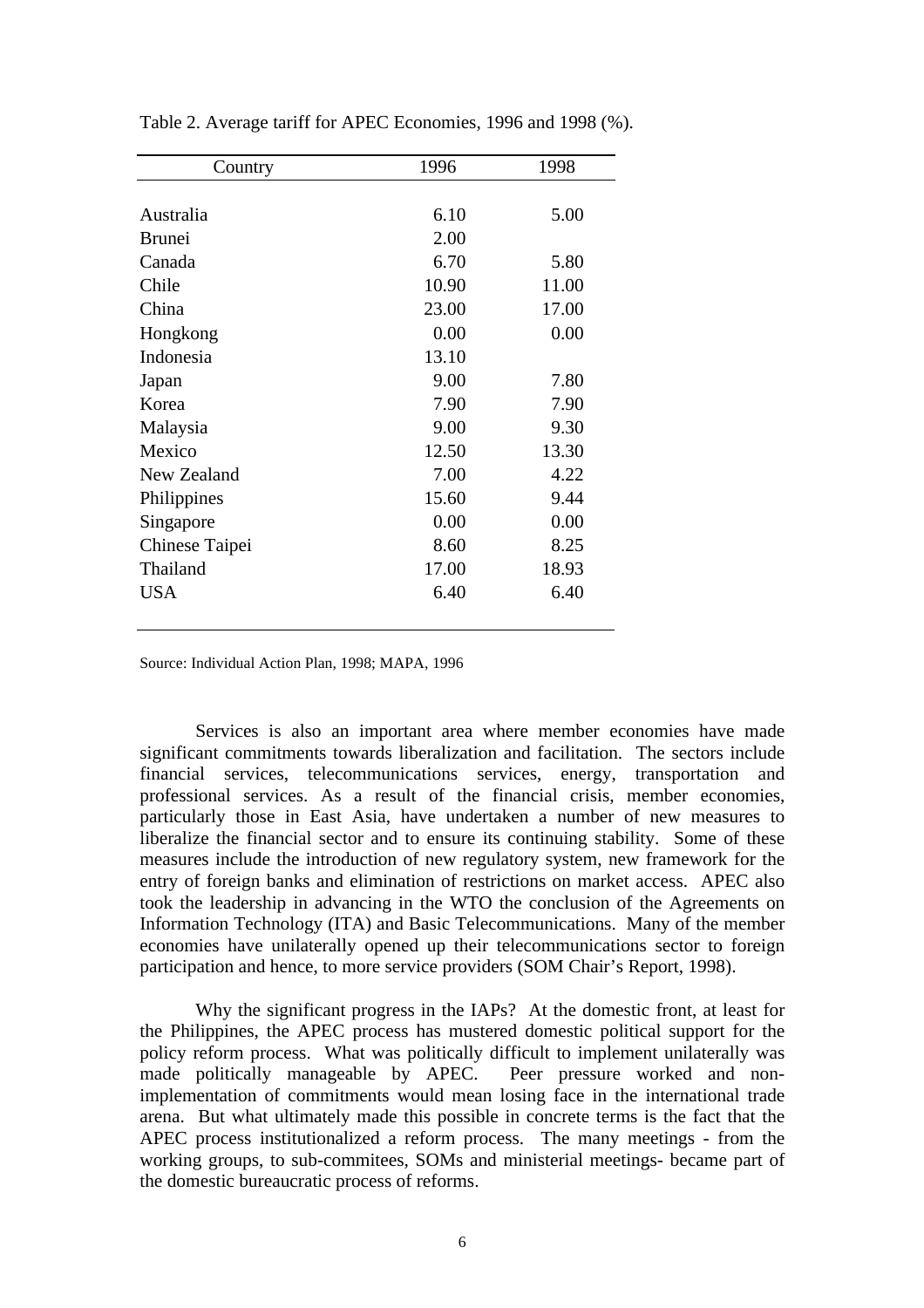| <b>Economy</b>    | <b>IAP</b> Implementation                                                                                                                                                                                                                                                                                 |
|-------------------|-----------------------------------------------------------------------------------------------------------------------------------------------------------------------------------------------------------------------------------------------------------------------------------------------------------|
| <b>Australia</b>  | Reduced import tariffs on passenger motor vehicles (by 2.5%),<br>as well as on textile, clothing and footwear (by between 1 and<br>3%                                                                                                                                                                     |
| Canada            | Tariff simplification initiative implemented on January 1, 1998,<br>introduced several measures, including acceleration of UR<br>reductions, to bring the average tariff under $1.1\%$ (1997 level).                                                                                                      |
| Indonesia         | Lowered a significant number of tariffs in 1998, including:<br>-tariffs on all food items (reduced to a maximum of 5%)<br>-tariffs on non-food agricultural products, chemical products<br>and steel/metal products (reduced by 5 percentage points)<br>-tariffs between 15-25% by five percentage points |
| Korea             | In addition to its UR tariff concessions, unilaterally reduced its<br>$\bullet$<br>tariffs on 182 tariff rates lines of raw materials and<br>intermediate/ semi-finished goods to 1-5% as of 1 January<br>1998.                                                                                           |
| Malaysia          | Reduced tariffs on 65 tariff lines, including those committed<br>$\bullet$<br>under the WTO and ITA. Abolished duties on 12 lines.                                                                                                                                                                        |
| Mexico            | Implemented unilateral tariff reductions on, among others,<br>certain chemicals, vehicle parts, tractors and other vehicles, and<br>environmental machinery and equipment.                                                                                                                                |
| New Zealand       | Removed tariffs on automobiles and light commercial vehicles<br>$\bullet$<br>from 15 May 1998.                                                                                                                                                                                                            |
| <b>PNG</b>        | To introduced comprehensive Tariff Reform (TRF) on 1.1.99<br>$\bullet$                                                                                                                                                                                                                                    |
| Philippines       | Reduced applied tariffs bringing the simple average tariff down<br>from 12.11% in 1997 to 9.44% in 1998.                                                                                                                                                                                                  |
| Singapore         | Singapore has bound 85% of its tariff lines at 8.0% and below<br>as per the schedule in its IAP.                                                                                                                                                                                                          |
| Chinese<br>Taipei | Has promulgated the 1996 Amendment of Customs Import<br>Tariff Schedule in June 17, 1998 which reduces the average<br>nominal rate of tariff from 8.64% to 8.25%.                                                                                                                                         |
| U.S.              | From January 1, 1998, the U.S. implemented the fourth phase<br>of tariff reductions under the Uruguay Round agreements                                                                                                                                                                                    |

Table 3. Highlights of IAP Implementation in Tariffs, 1998.

Source: SOM Chair's Summary Report on the 1998 IAP - Implementation and Improvements to IAP.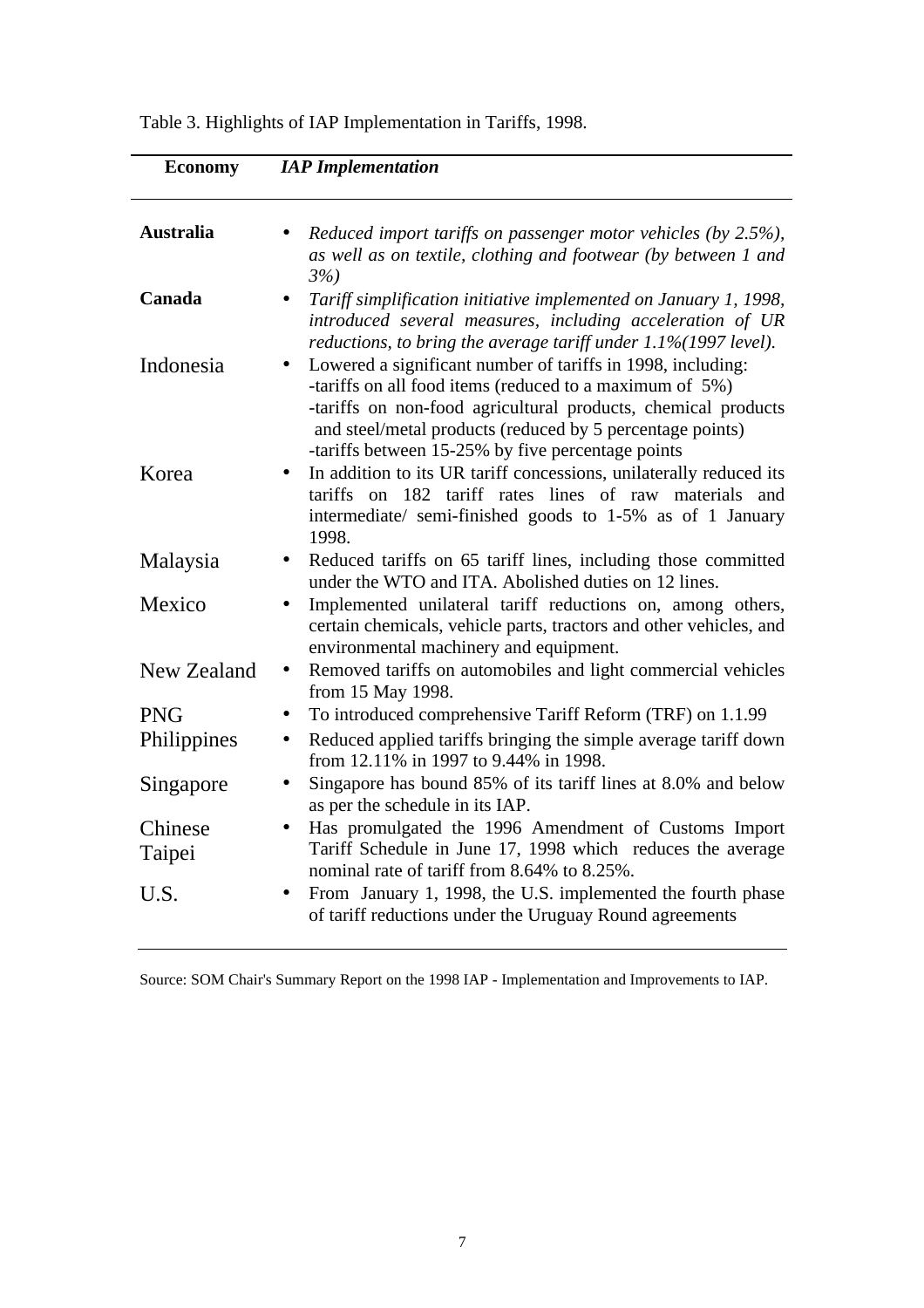| <b>Economy</b>         | <b>IAP Improvements</b>                                                                                                                                                                                             |
|------------------------|---------------------------------------------------------------------------------------------------------------------------------------------------------------------------------------------------------------------|
| <b>Australia</b>       | Bring forward the removal of tariffs on most Information<br>Technology Agreement products by 18 months to 1 July 1998.                                                                                              |
| <b>Brunei</b>          | Remove tariffs on a range of medical and scientific equipment.<br>All of the specific tariffs (87 tariff lines) will be converted to<br>$\bullet$<br>ad valorem and itemised all tariff lines at the 9-digit level. |
| <b>Chile</b>           | Will reduce general applied tariff rates by 45%, from 11% to<br>6% across-the-board, in a five-year period, at a rate of 1<br>percentage point per annum, starting on January 1 <sup>st</sup> , 1999.               |
| <b>PRC</b>             | Will reduce by 2005 the average tariff rate of 5,669<br>$\bullet$<br>manufactured commodities to 10.8%, with the weighted<br>average rate declining to 6.6%.                                                        |
|                        | Tariffs for 185 information technology products to be<br>$\bullet$<br>eliminated by 2005, except a few of them by 2007.                                                                                             |
| Kong,<br>Hong<br>China | Implement autonomously in 1999 the tariff elements of all<br>$\bullet$<br>sectoral proposals under EVSL, on the basis of product<br>coverage and end rates endorsed by Trade Ministers in June<br>1998.             |
| Indonesia              | Will reduce tariffs on chemical, steel/metal, and fishery<br>products to 5-10 % by the year 2003.                                                                                                                   |
| Malaysia               | Will review 300 tariff lines with specific, mixed or alternative<br>$\bullet$<br>duties, for conversion into ad valorem tariffs                                                                                     |
| Mexico                 | Will review further tariff reductions, especially in the case of<br>$\bullet$<br>inputs and machinery produced in APEC economies.                                                                                   |
| New Zealand            | All imports will be duty free by 1 July 2006.<br>$\bullet$                                                                                                                                                          |
| <b>PNG</b>             | Will lower all base tariff from 8% to 5%.<br>$\bullet$                                                                                                                                                              |
| Chinese Taipei         | Have implemented temporary tariff reductions of 16 items in<br>$\bullet$<br>order to fulfill the commitment of the WTO negotiations                                                                                 |

Table 4. Highlights of IAP Improvements in Tariffs, 1998.

Source: SOM Chair's Summary Report on the 1998 IAP - Implementation and Improvements to IAP.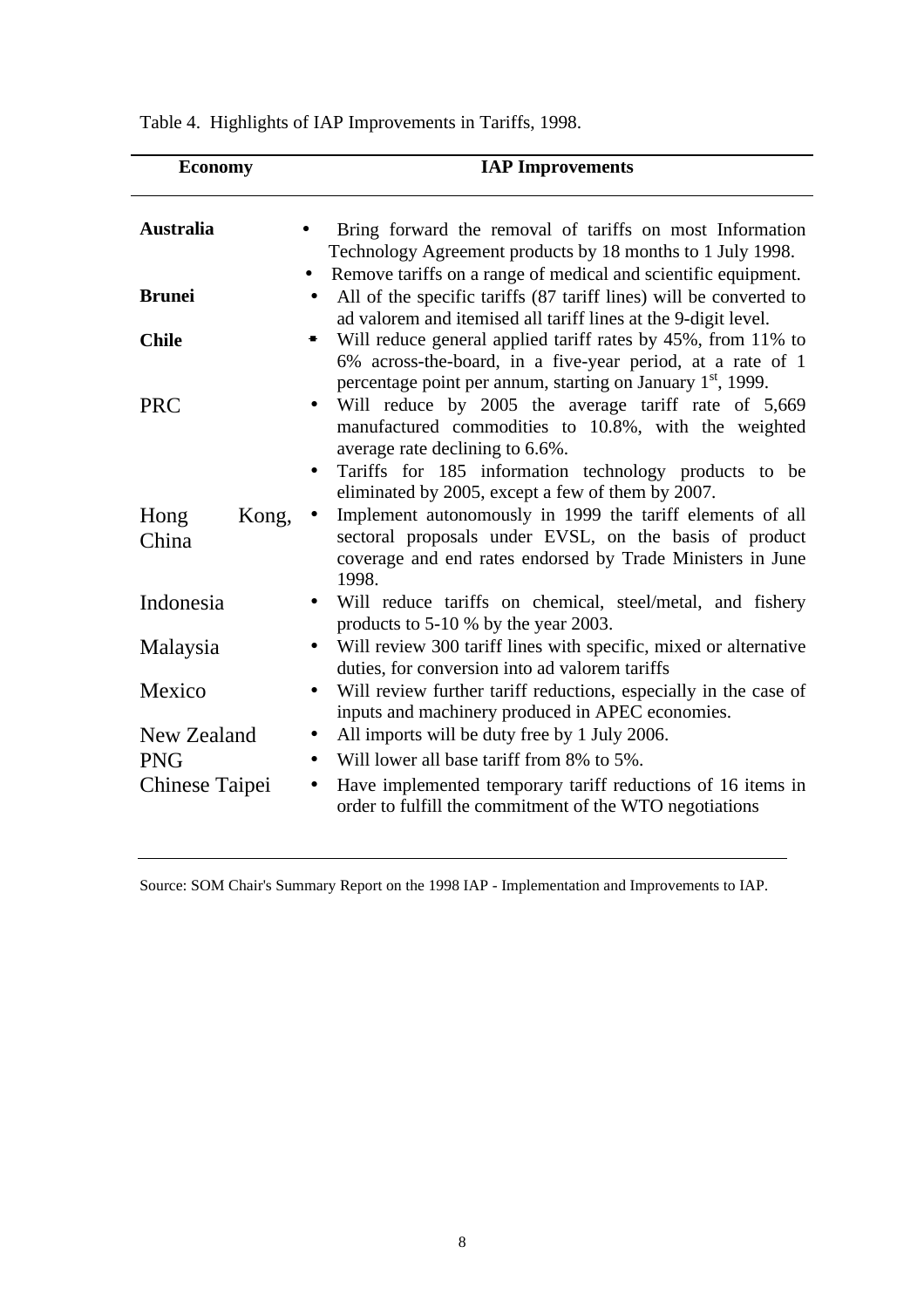| <b>Economy</b> |           | <b>IAP Implementation and Improvements</b>                                                                                                                                                                                                                               |
|----------------|-----------|--------------------------------------------------------------------------------------------------------------------------------------------------------------------------------------------------------------------------------------------------------------------------|
| Australia      |           | Removed export controls on woodchips and unprocessed wood<br>sourced in East Gippsland and the Central Highlands of<br>Victoria as well as Tasmania.                                                                                                                     |
| Chile          |           | Will review statutory monopoly on wheat exports.<br>Has drafted a Bill that establishes the progressive elimination<br>of the simplified duty drawback system, as well as the<br>improvement of the general duty drawback system.                                        |
| <b>PRC</b>     |           | Removed NTMs on 13 products On December 31, 1997.                                                                                                                                                                                                                        |
| Hong<br>China  | Kong,     | Lifted the Certificate of Origin Requirement for the export of<br>textiles and clothing to the US market.                                                                                                                                                                |
| Indonesia      | $\bullet$ | Abolished export taxes on leather, cork, ore, and waste<br>aluminum products and reduced export taxes on certain wood<br>products.                                                                                                                                       |
| Korea          |           | Has abolished import restrictions on all new and used ships.<br>Abolished in 1998 4 export/import substitution subsidies<br>classified as prohibited subsidies in accordance with WTO<br>Agreement.                                                                      |
|                |           | Has removed 8 VERs (Voluntary Exports Restraint) items<br>since 1997, and plans to remove the remaining 2 items<br>(chestnut, oyster in airtight container) by the end of 1998.<br>Has decided to terminate "Import Diversification Program" by<br>the end of June 1999. |
| <b>PNG</b>     |           | Has removed all non-tariff measures and restrictions since<br>1997.                                                                                                                                                                                                      |
| Thailand       | $\bullet$ | Has increased the quantity of imported soybean, soybean cake<br>and skimmed milk powder and palm oil above the quantities<br>committed under the WTO Agreement and increase imported<br>palm oil from 1998-2000 above the WTO levels                                     |
| U.S.           |           | From January 1, 1998, implemented the second phase of the<br>elimination of quantitative restrictions reductions under the<br>Uruguay Round Agreement on Textiles and Clothing (ATC).                                                                                    |

Table 5. Highlights of IAP Implementation and Improvements in NTMs, 1998.

Source: SOM Chair's Summary Report on the 1998 IAP - Implementation and Improvements to IAP.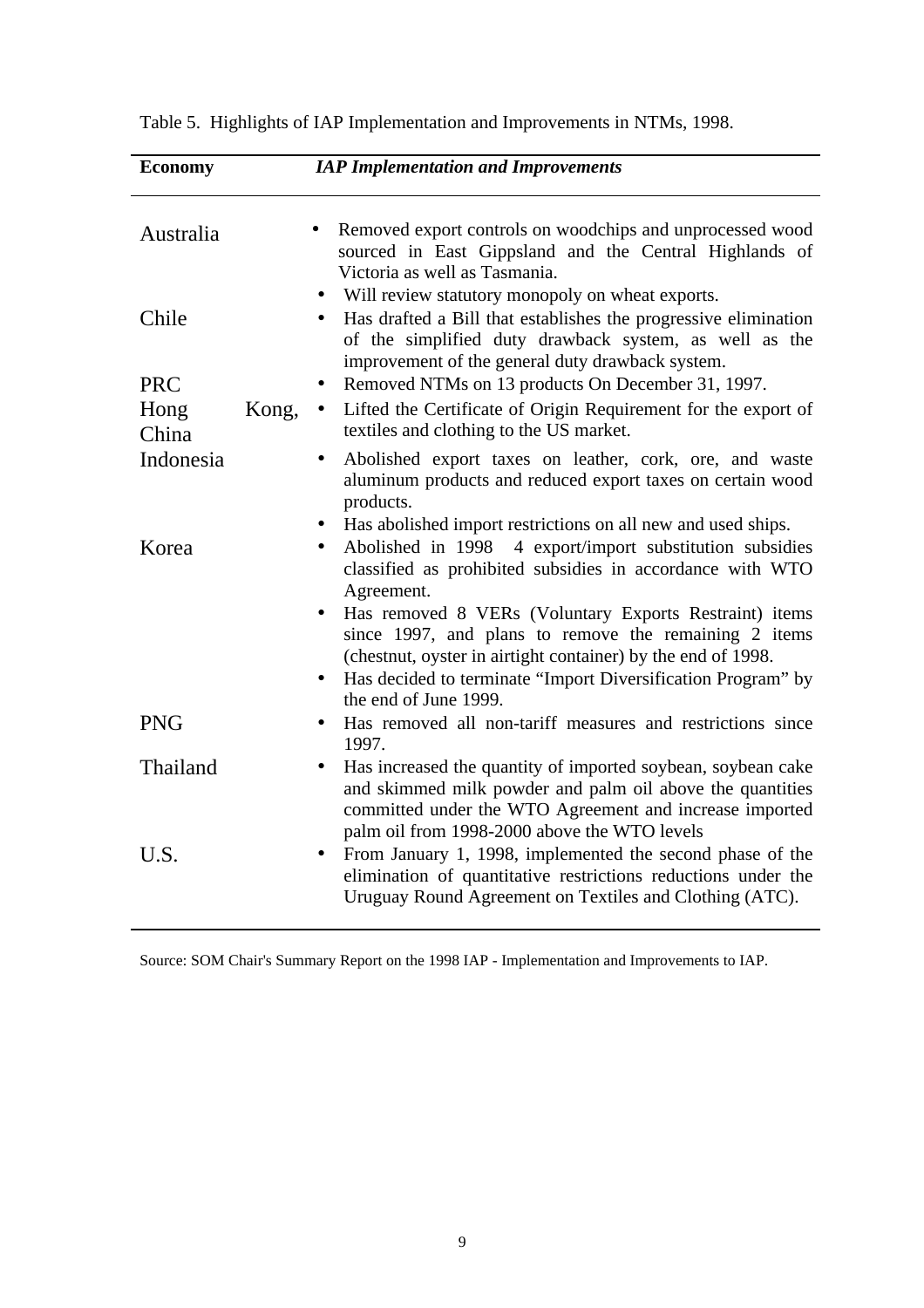At the international front, the success in implementing and improving the IAPs and CAPs is made possible by the shared commitment of all member economies to sustain high growth in the region through market forces. Despite the contagion effects of the financial crisis, the expansion of trade and investment has been considered by the Leaders to remain as an essential element for the region's economic recovery from the crisis (Leaders' Declaration, 1998).

*Trade and Investment Facilitation.* Among the multilateral and regional fora, APEC is the pioneer in the area of trade and investment facilitation. Lowering the cost of doing business is the pillar of APEC that is considered by the business community as the area of most immediate relevance to them.

To further facilitate trade and investment in the region, the priority actions on standards which APEC economies have committed to include the alignment of standards with international standards, the achievement of mutual recognition agreements and the building up of technical infrastructure. Likewise, member economies have committed to the simplification and harmonization of customs procedures. Commitments include compliance with the various conventions under the WCO and the implementation of the WTO Valuation Agreement by 2000. Focus was also given to the computerization and the use of electronic systems in customs administration (SOM Chair's Report, 1998).

*Economic and Technical Cooperation.* Another unique feature of APEC is its balanced agenda. Given the diversity and differing levels of development of its member economies, APEC's liberalization agenda is complemented by initiatives that build confidence and increase capacity to benefit from the liberalization process which in the long run is aimed to ultimately reduce income disparities among the members. A significant achievement in this area is the Manila Declaration of a *Framework for Strengthening Economic Cooperation and Development*. With clearly defined goals, guiding principles and areas of priorities, the framework provides economic and technical cooperation or Ecotech with much needed focus. It is also a major step towards achieving the goal of building a sense of community among the member economies. In the light of the financial crisis, ecotech, especially in the area of capacity building, has acquired added urgency.

There are about 274 on-going/completed ecotech projects, majority of which fall under the areas of developing human capital, harnessing technologies of the future and promoting environmentally sustainable development (Table 6). However, while the number of projects seems impressive, the criteria used in selecting the projects is not clear nor is there a clear monitoring on the impacts of completed projects. Clearly, there is a need to develop an appropriate way of formulating the ecotech agenda.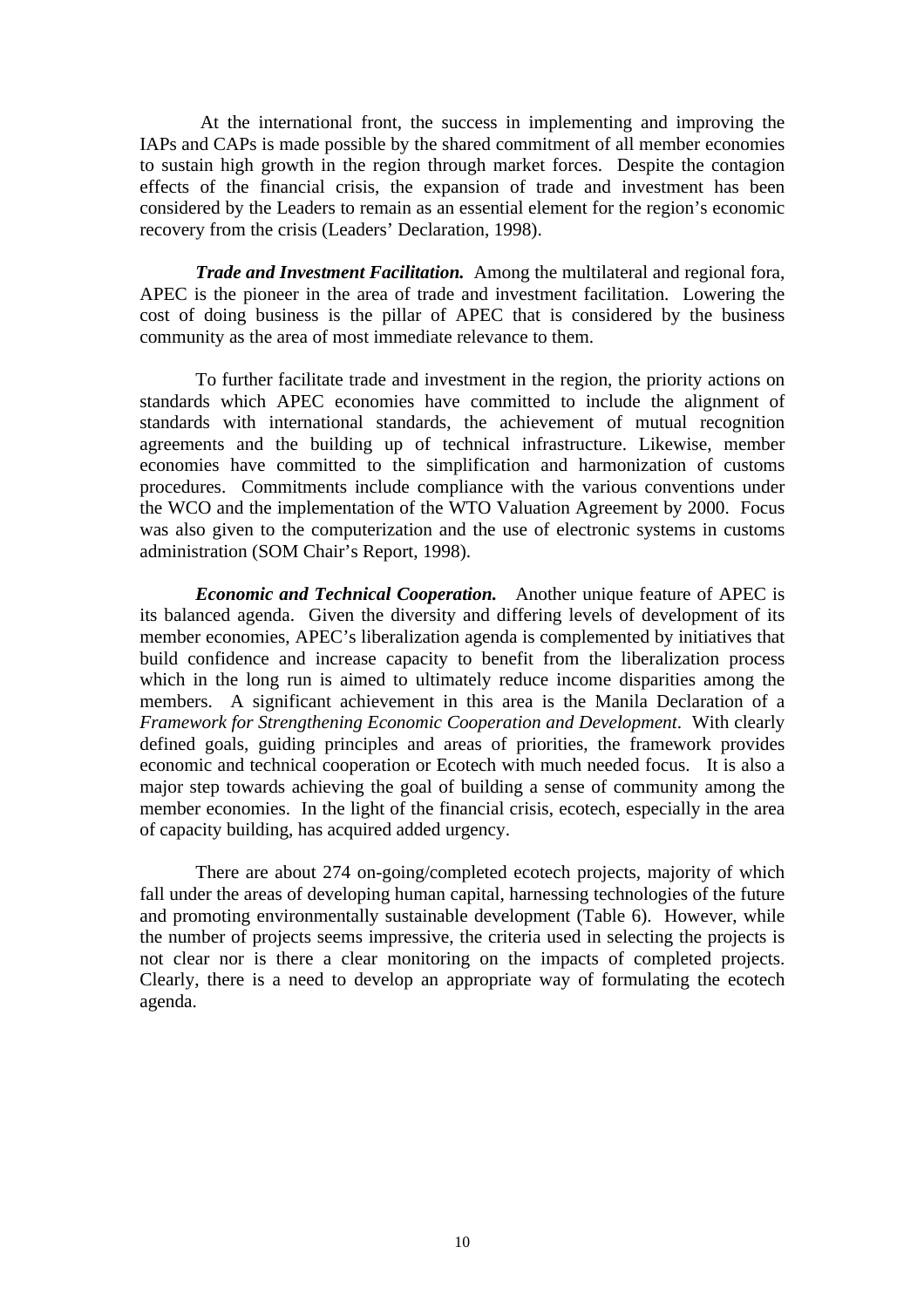| <b>Priority Areas</b>                                       | <b>Number of Projects</b> |
|-------------------------------------------------------------|---------------------------|
| Developing Human Capital                                    | 74                        |
| <b>Fostering Safe Efficient Capital Market</b>              | 16                        |
| Strengthening Economic Infrastructure                       | 27                        |
| Harnessing Technologies of the Future                       | 54                        |
| <b>Promoting Environmentally Sustainable</b><br>Environment | 60                        |
| Encouraging Growth of SMES                                  | 26                        |
| <b>Other Activities</b>                                     | 17                        |
| <b>Total</b>                                                | 274                       |

Table 6. Number of Economic and Technical Cooperation Projects, as of August 1998.

Source: APEC Secretariat, "Economics and Technical Cooperation Matrix", 1998.

## **III. APEC, East Asia and the Way Forward**

### **APEC and East Asia**

APEC, although formed initially as a response to a possible "Fortress Europe", the worsening trans-Pacific trade tensions especially between the US and Japan, and the disillusionment over the slow pace of the Uruguay Round, can be viewed as a reflection of the coming of age of East Asia. The formation of APEC also is a fruition of the efforts of a growing number of academics and businessmen in the region, mostly linked with PAFTAD and PECC, towards the establishment of institutional mechanisms for increased cooperation around the Pacific rim.

East Asia experienced unprecedented growth rates and trade expansion in the latter 1980s and early 1990s. As a result, the share of East Asia in the world trade and income increased correspondingly. The foundations for the growth of the region during the period have been thoroughly discussed in the academe, business sector and the world press as perhaps best exemplified by the World Bank volume on the East Asian Miracle. The period has seen the significant increase in intra-regional trade and investment linkages around the Pacific rim, especially in East Asia although primarily in terms of trilateral linkages among Northeast Asia, Southeast Asia (and China) and North America. This process of increased economic integration in the region has been given a poetic imagery, called "flying geese". The significant improvement of economic performance and the intensification of economic linkages among the East Asian economies have led to a growing appreciation of the commonality of interests and concerns regionally and internationally among the economies in East Asia. This growing regionalism was given its sharpest expression by the proposal for an East Asian Economic Caucus.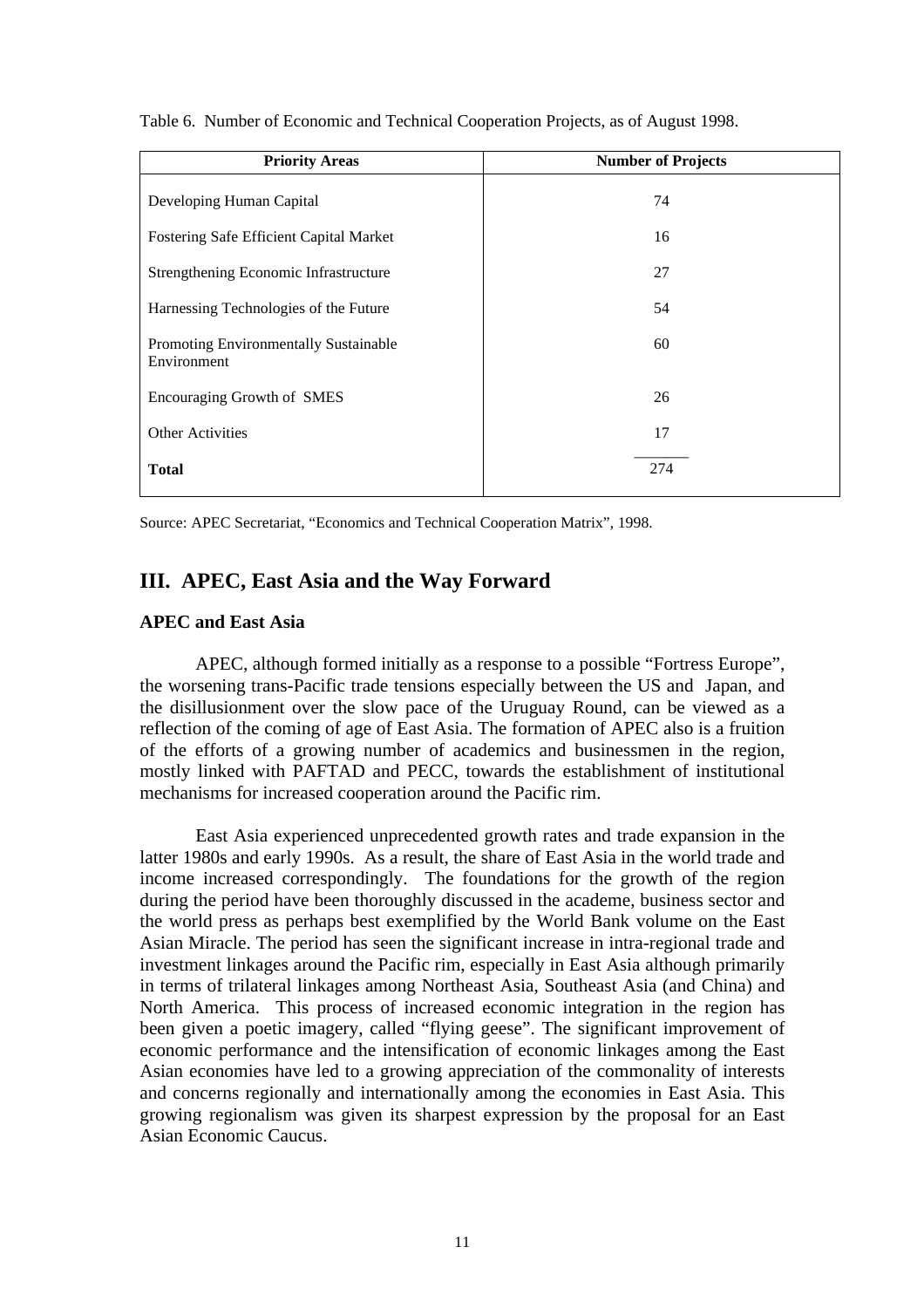Clearly, the political dynamics in the region (e.g., the historical opposition in the region to a Japanese hegemony, the need to involve the United States) and the trilateral nature of much of trade in the region mean that an East Asians- only regional grouping is not politically and economically viable. Equally important, the intellectual impetus for trans-Pacific cooperation has been mainly from Australian and Japanese academics and businessmen. Not surprisingly, it was Australia and Japan that husbanded the formation of APEC.

 Underpinning the formation of APEC, therefore, is the growing regionalism and internationalization in East Asia. At the same time, the growing economic importance of East Asia both as a producer and as a market means that membership in APEC is highly valued by everyone.

East Asia and Australia shaped APEC. Much of APEC's "culture" is East Asian in origin. "Open regionalism" is more consistent with East Asia's and Australia's trade dependence compared to "conditional MFN" favored by the US representative to the APEC Eminent Persons Group. Flexibility in the liberalization schedule is primarily to accommodate East Asia's concerns. Similarly, East Asia has given more importance to economic and technical cooperation in APEC than a number of other APEC member economies. The importance that APEC gives to economic and technical cooperation and to trade facilitation is one important distinguishing feature of APEC compared to other regional economic arrangements in the world.

APEC, despite its short history so far and its heterogenous membership, has largely been a success. APEC, shaped by East Asia, has started to influence East Asia as well. Despite ASEAN, APEC is the first regional economic grouping which include virtually all East Asian economies. APEC has raised the international profile of the Southeast Asian economies. This is best reflected in the current practice of APEC of holding the annual meeting of the heads of the APEC member economies every other year in a Southeast Asian country. Similarly, APEC's East Asian "culture" is largely Southeast Asian. Just as it has benefited ASEAN countries, APEC has at the same time influenced ASEAN to deepen further the latter's intra-regional liberalization, integration and cooperation efforts.<sup>1</sup> Indeed, in many ways  $ASEAN's$ agenda for increased economic cooperation and integration in the ASEAN region follow APEC's agenda. In another vein, APEC has given East Asia greater influence in international economic and diplomatic affairs; e.g., the formation of ASEM.

In short, APEC has been largely beneficial to East Asia.

## **The East Asian Crisis and APEC**

 $\overline{a}$ 

APEC was formed and grew during a period of economic expansion in East Asia. To some extent, East Asia's phenomenal economic growth in the latter 1980s and the early 1990s provided a glue to APEC as the APEC economies expanded economic linkages among them. The East Asian crisis has brought out the other side

<sup>&</sup>lt;sup>1</sup> See, e.g., P, Intal, "ASEAN and the Challenge of Closer Economic Integration" in M.L. Aranal-Sereno and J.S. Santiago (eds.) **The ASEAN: Thirty Years and Beyond**. Quezon City: Institute of International Legal Studies, University of the Philippines Law Center, 1997.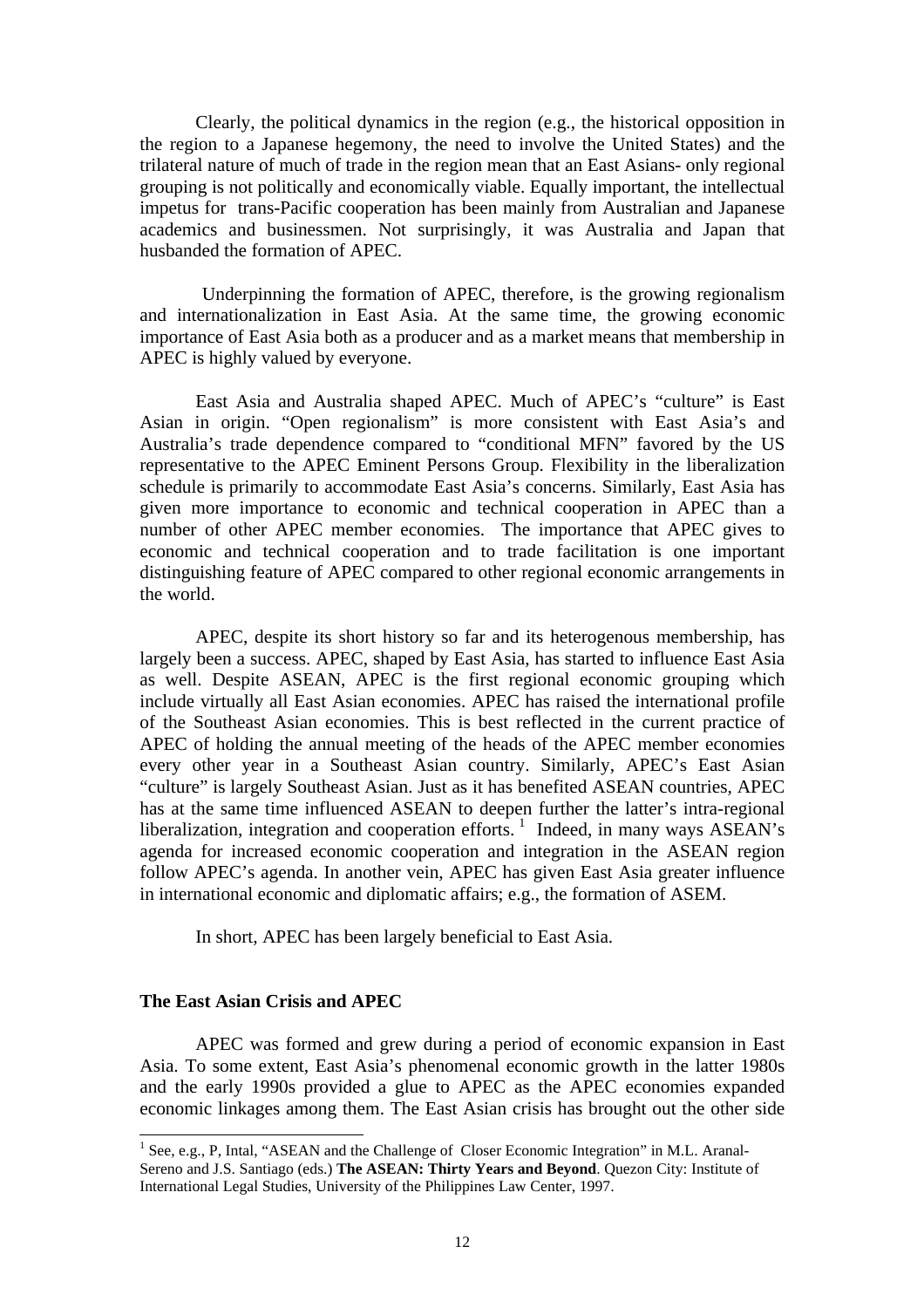of the economic linkages; i.e., financial and economic shocks in one economy reverberate in the other vulnerable economies in the region.

The East Asian crisis has tested APEC as well. APEC's performance on the crisis was mixed and cannot be considered adequate. Nevertheless, APEC's mixed and inadequate performance is not surprising. The trigger for the East Asian crisis was in the financial realm, an area which until lately was not at the core of APEC. Moreover, balance of payments support and attendant policy conditionalities are largely the purview of the International Monetary Fund and to a less extent, the World Bank. Nevertheless, APEC can be aggressive in facilitating joint cooperative actions on the crisis in tandem with the two leading multilateral institutions to provide the necessary adjustment financing. In addition, APEC can forge agreements to help address the institutional weaknesses and structural deficiencies of the system besetting the region. On the whole, APEC appears to have fallen short of expectations.

The sheer magnitude of the financial requirements of the affected countries has stretched the resources of the International Monetary Fund and the World Bank to the limit. A number of APEC member economies, led by Japan, contributed substantially to the pooling of funds for the economic support programs for Thailand, Indonesia and Korea. It may be pointed out that, in contrast to the Mexican bailout in the mid-1990s, the US contributed less to the pooling of funds for the bailout programs for the adversely affected East Asian countries. The severity of the financial crisis stems in part to the inadequacy (in terms of amount and time) of the bailout packages because Japan was hobbled by a nagging domestic recession and the US, the only country that had the wherewithal to provide substantial financial leverage, was less than forthcoming.

APEC, for its part, tackled institutional and policy coordination issues. The APEC Finance Ministers have agreed to surveillance mechanisms. The recent meeting at Langkawi also discussed the proposal for a code of behavior for hedge funds, which have been blamed for the sharp movements in capital flows leading to the sharp devaluation of the affected East Asian currencies. However, there was a wide disparity of perspectives among the APEC members on the issue of controlling short term capital flows in the region, as best exemplified by Malaysia and the United States. This has forced the Ministers to remand the proposal to their deputies for further study and their recommendations will be discussed during the New Zealand APEC summit. The Langkawi meeting is noteworthy for the unveiling of the latest initiative of Japan of a debt guarantee program to help the affected East Asian countries to recover from the crisis.

Despite the efforts of the APEC Finance Ministers in addressing the East Asian crisis, the credibility of APEC has been hurt by the crisis. Behind this has been the particularly ill-timed focus of APEC on the Early Voluntary Sectoral Liberalization (EVSL). EVSL was meant as an APEC innovation to push further trade liberalization in the APEC region and thereby help set the agenda for WTO similar to the information technology agreement. The design of the EVSL program that includes facilitation and ECOTECH measures is noteworthy. However, a sector-based reduction in tariffs and non-tariff barriers is essentially a second best alternative compared to across the board reductions because of the distortions in the structure of tariffs and effective protection as a result of a sectoral approach to liberalization.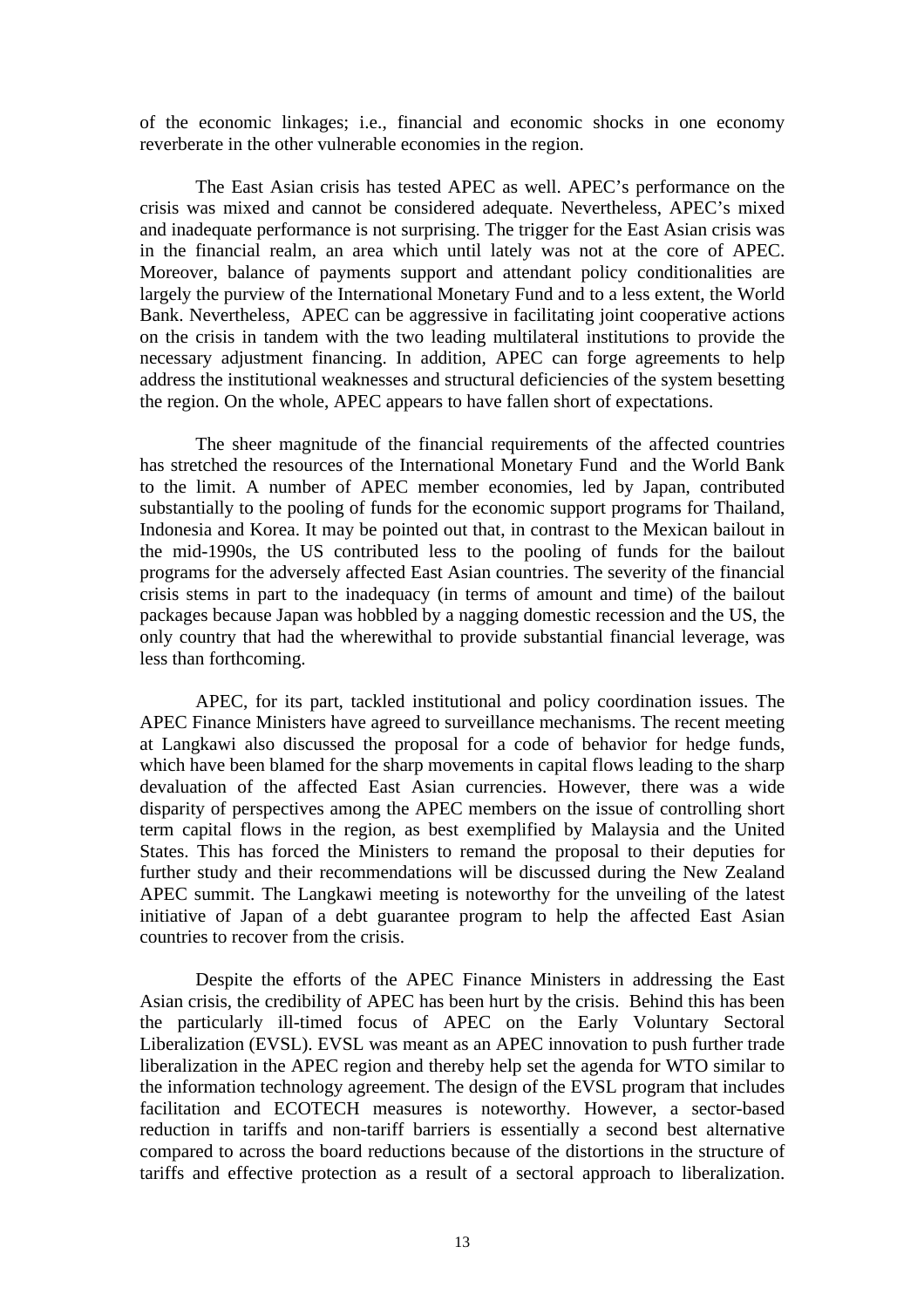Moreover, the approach chosen by APEC in the choice of sectors to implement EVSL left much to be desired. The choice of the sectors appears to have not benefited from any prior study or strategic thinking; rather it was essentially a result of plurality of nominations. This approach led to an almost GATT/WTO style of hard bargaining during the EVSL negotiations. Moreover, for APEC to push trade liberalization further during an economic crisis affecting a significant group of APEC economies (including a lingering recession in Japan) flies in the face of historical experience, especially where the push for liberalization includes politically sensitive sectors. Indeed, the recent sentiment in the region has been to question the merits of globalization and free trade. This is consistent with the historical experience of a greater tendency toward inward orientation during a crisis. Not surprisingly, the Kuala Lumpur meeting failed to forge agreements on the EVSL plans. The end result has been poor media response to APEC.

The Kuala Lumpur APEC meeting failed to impress the media and the public because it did not do enough to address the burning problem of the East Asian crisis (of especial interest to the East Asians; at the same time, it failed in marshalling consensus on the trade liberalization program (of especial interest to the Westerners). In a sense, APEC fared badly in reading the signs of the times. By not giving primary importance to an urgent and burning problem and instead pushing further a long term goal at an inappropriate time, APEC revealed itself as an institution primarily concerned with trade and investment liberalization while facilitation and ECOTECH measures play supporting roles only. This is of course an unfortunate description of the three pillars of APEC. APEC may have to spend the next few years repairing the imbalance.

Indeed, it is the contention of the paper that APEC needs to emphasize facilitation and ECOTECH measures in the next few years. In so doing, APEC will be strengthening the institutional foundations and the sense of community and identity in the Pacific rim which are needed in order to forge further substantial trade and investment liberalization in the region. In effect, APEC will have to trim down its ambition with respect to the number of sectors in the EVSL to a very limited few and leave much of the discussion on trade liberalization in the next few years to possible World Trade Organization (WTO) initiatives; e.g., a Millenium Round? The success of the information technology agreement lies in that tariffs are marginal and therefore distortions in the effective rates of protection arising from the agreement are minimal; in addition, technology changes are fast and therefore a protectionist policy stance is mainly counterproductive. Clearly, the limited few sectors for EVSL needs to approximate the characteristics of the information technology sector (e.g., environmental goods and services? medical equipment?). APEC may need to give more weight to preliminary studies and analyses in firming up the future liberalization plans or programs under APEC.

## **The Way Forward: Beyond Trade Liberalization**

It needs to be emphasized that the tasks of APEC are formidable. The importance of APEC lies not only on the significant share of APEC member economies in world trade and income but also because the economic vision of APEC is fundamentally subversive and radical, whether economically, socially or politically.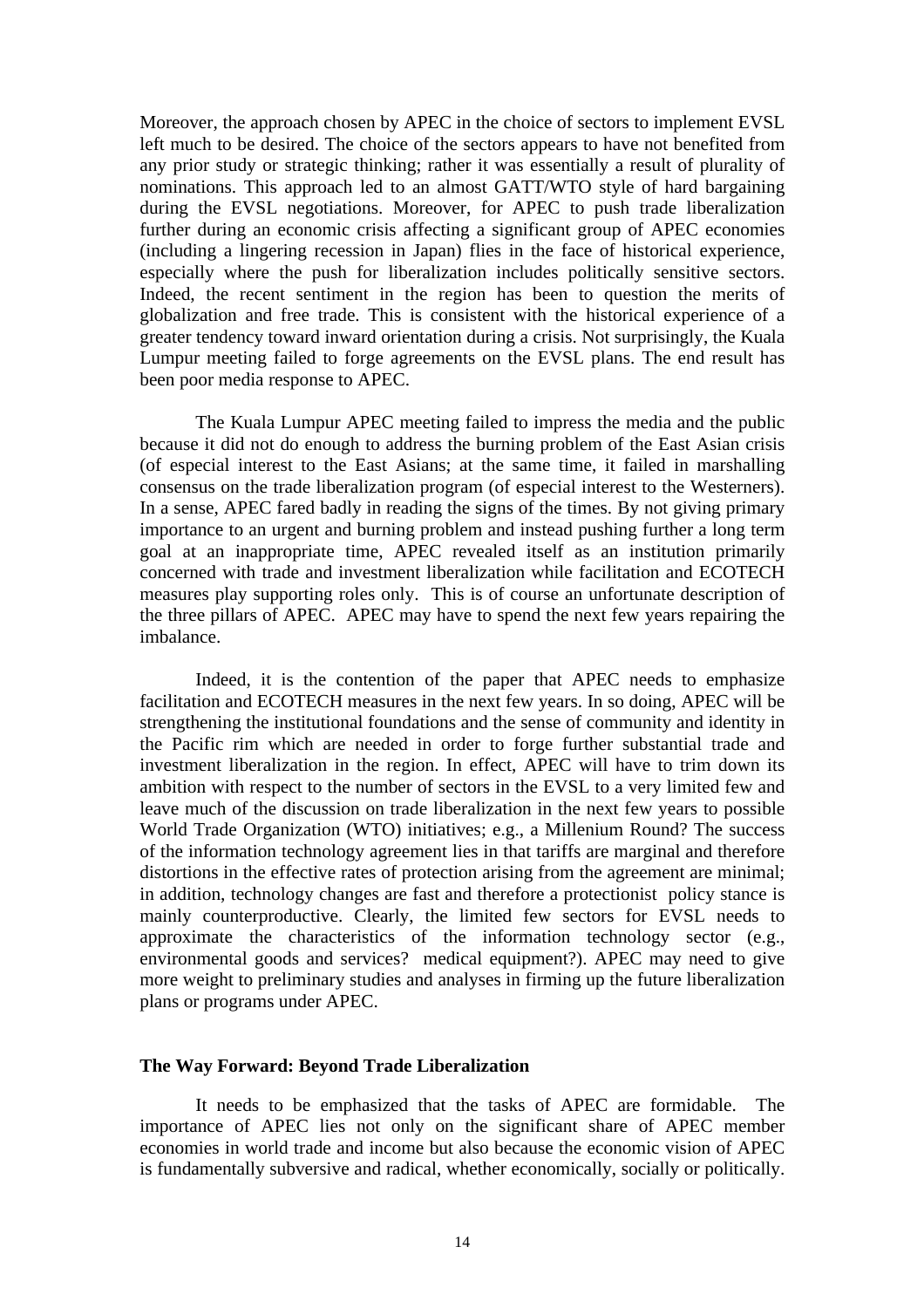The APEC vision of free trade on an MFN basis has significant impact on the political-economic dynamics of government bureaucracies and social sectors in the APEC member economies in the process of domestic reforms to implement the APEC vision. APEC's agenda is basically a reformist agenda. The APEC vision, rooted in a neoclassical rather than mercantilist view of trade and development, redefines significantly the so-called East Asian model of development which has had some mercantilist bias in the past. In a sense, the Bogor Declaration implies a judgement, wittingly or unwittingly, that the old South Korean or Japanese mercantilistic strategy of significant import protection and large export subsidy is no longer viable for Asia-Pacific development in the future. $^{2}$ 

Free trade has no face, however. To a large extent, the drive for free trade is in the service of regional or global economic integration and even of community building. At the same time, managing the risks of and optimizing the opportunities from free trade and economic integration necessitate effective and facilitative institutions, mechanisms and regulatory policies. Thus, the critical importance of facilitation and ECOTECH measures, apart from trade liberalization.

In the face of the less propitious environment for liberalization at present resulting from the crisis, it may well be that APEC emphasizes in the meantime facilitation and economic and technical cooperation. In the process, APEC redresses a historical imbalance especially with respect to economic and technical cooperation. In addition, APEC strengthens its roles of regional integration and community building, rather than being merely an extension of GATT/WTO as is sometimes the way the US appears to look at APEC.

Deepening trade and investment facilitation in the region involves accelerating and/or widening the facilitation initiatives being undertaken by APEC. They include areas like customs procedures, standards and conformance as well as rules of origin. Customs procedures is an important concern of businessmen in the APEC region. According to the ABAC, an average international transaction at present involves 27- 30 different parties, 40 documents, 200 data elements (30 of which are repeated at least 30 times) and re-keying of 60-70 percent of the data at least once. Thus, ABAC emphasized the importance of streamlining customs procedures as a very important facilitation measure that APEC must focus. There are no estimates of the direct and indirect costs of paperwork, administrative transactions and delays in customs procedures in the APEC region. The Cecchini Report on the "Costs of non-Europe" provides a useful benchmark (Cecchini, 1988). According to the Cecchini Report, the total direct and indirect customs-related costs amounted to about 1.9 percent of total intra-European Community trade during the late 1980s. It is likely that the customs related costs in developing countries like the Philippines would be higher than the EC percentage given the much more inefficient port and customs facilities in these countries.

APEC has taken cognizance of the importance of streamlined customs procedures for reducing the cost of trading in the region. Indeed, APEC is aiming for a paperless system and a "simplified harmonized efficient and transparent customs

<sup>&</sup>lt;sup>2</sup> The paragraph is taken from P. Intal, "Comments on Hellman and Hirata, Okanomoto and Ogita" in I. Yamazawa and A. Hirata (eds.) **APEC: Cooperation from Diversity**. Tokyo: Institute of Developing Economies, 1996, pp.43-45.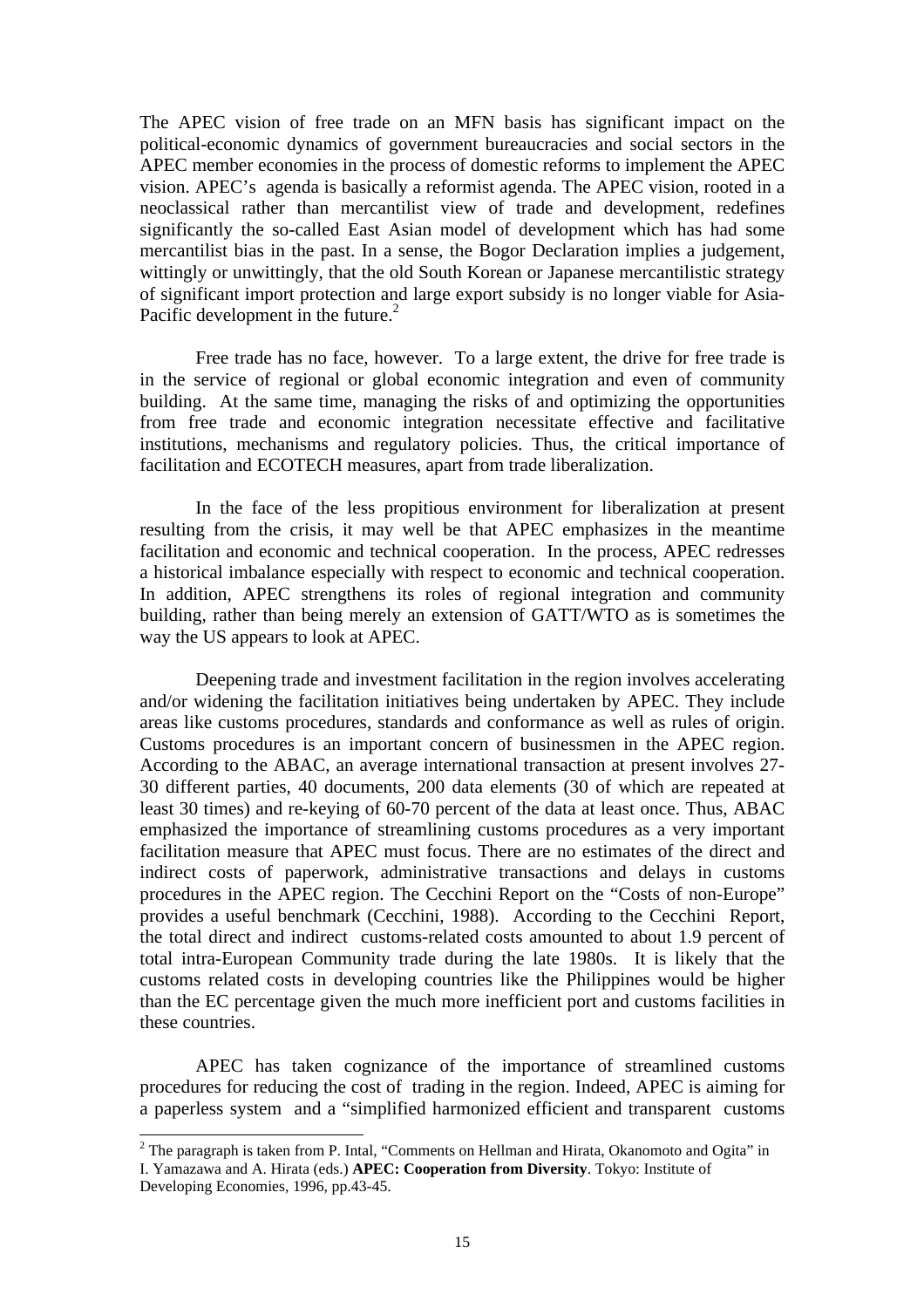rules and procedures throughout the region" (APEC, 1996). There have been courses of action on customs procedures that have been agreed upon in APEC. What may just be needed is to accelerate the implementation of the programs, including the related institution-building and human resource development especially for the developing or low income APEC member economies.

Technical regulations and standards and rules of origin can also become barriers to international trading and regional economic integration. Stephenson (1996) estimates that there are about 60 different sets of rules of origin in the APEC , taking into consideration the different sub-regional, preferential and non-preferential trading arrangements of APEC member economies. This is a complex web of rules of origin, with the potential for high administrative and efficiency costs to the region's firms and economies. Although there are no estimates of the costs of rules of origin in the APEC, the estimates for the European Free Trade Area (EFTA) may be instructive; i.e., 3-5 percent of the total value of traded products (Stephenson, 1996), are instructive. Again, given the greater complexity of the rules of origin in the APEC, the probable cost may even be higher than in the EFTA. Similarly, there are no estimates of the costs of disparate technical regulations and standards to APEC regional economic integration. Nevertheless, the Cecchini Report indicates that European businessmen consider that the varied technical regulations and standards in Europe in the 1980s were a significant barrier to European economic integration especially in the technology intensive industries. ABAC has also raised this issue of disparate technical regulations and standards in its reports to the APEC Economic Leaders.

APEC has taken cognizance of the importance of addressing the significant cost of doing business in the APEC region arising from inefficient customs procedures and disparate technical regulations and standards, and complex rules of origin. The work programs in APEC on customs procedures include a drive towards a paperless customs system, simplification and harmonization of customs procedures, harmonization of tariff nomenclature and the implementation of the UN/EDIFACT in automated customs clearance system. The work program in APEC on standards and conformance include the alignment of national standards with international standards, mutual recognition agreements, and development of technical infrastructure. The discussion on the rules of origin is not as advanced as in the other two areas and appears to center so far on the harmonization of non-preferential rules of origin under the WTO and the WCO.

Deepening facilitation measures involve accelerating the schedule of implementation of the APEC work programs and correspondingly raising the needed investments for institutional and human resource development needed to implement the work programs. The investment requirements can be substantial especially for the developing member economies of APEC because they include the installation of computers, laboratories and testing equipment as well as considerable training for concerned government personnel. It may be noted that the pursuit of streamlining customs procedures has significant implications on the government bureaucracy in APEC. For example, streamlining customs procedures call for streamlining procedures in other related agencies considering that the paperwork for exporting and importing involves a lot more government agencies than just the customs agency. In short, to really benefit from the streamlining of customs procedures call for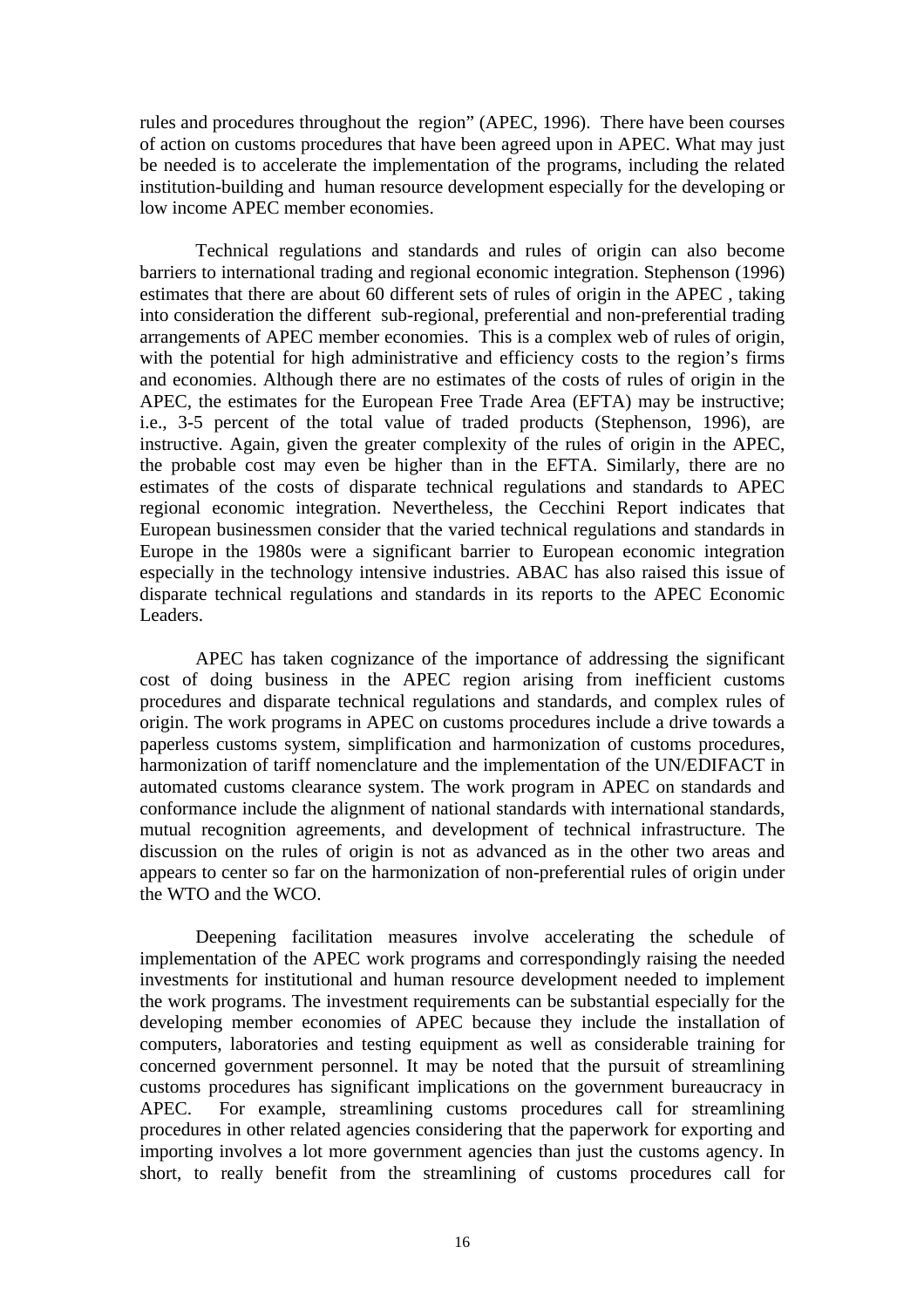correlative streamlining of procedures (and installation of appropriate systems and equipment) in the other related agencies. In the process, bureaucratic and governance reforms in APEC member economies may be accelerated. The last point is an important one because the East Asian crisis has brought out the importance of improving governance policies and structures in the region. If by deepening the facilitation measures APEC can contribute to the process of improving governance in the region, so much the better.

It may be noted that APEC appears to follow its tenet of open regionalism in its facilitation work programs. For example, APEC emphasizes alignment of national standards to international standards, rather than the creation of common APEC standards. In so doing, APEC eschews the use of standards as a possible means for industrial protection. Intal and Findlay (1998) include among the three important elements they emphasize that can help shape the framework for deepening trade and investment facilitation in the region the complementarity of regional and multilateral initiatives. The example above on standards is consistent with this principle.

There are other areas that APEC can push forward in the next few years that would improve and facilitate closer trade and investment linkages in the region. They include strengthening dispute settlement mechanisms in the region and consensus on the competition policy framework in the region. With respect to the latter, the issue of government subsidies is especially important. In a few APEC member economies, the government has a significant presence in the production sector through government owned firms. As a result, the government can implicitly subsidize the production sector especially in selected industries where government-owned firms have a significant presence. With lower tariffs and economic integration, subsidies create a distortion on the competitive environment in the market. Related to this issue are restrictive business trade practices and the need for possible region-wide agreement on controlling such practices, especially as they relate to regional multinationals in their operations in the region. Subsidies in agriculture need to be addressed also because they impinge on the conditions of competition in regional agricultural trading. Subsidies reform in agriculture will also pave the way to deeper structural reforms in agriculture, one of the most contentious areas in world trade negotiations. Subsidies reform in agriculture in APEC also has implications on governance structures and mechanisms of the APEC member economies.

In conclusion, there is much that can be done in the next few years on deepening the trade and investment facilitation measures in APEC. In the process, APEC influences the domestic reform agenda in the APEC member economies. And in so doing, APEC deepens economic integration in the region and contributes to a greater sense of community and common identity in the region.

#### **The Way Forward: The Challenge of Community Building**

 With the exception of small city economies like Hong Kong and Singapore, there is virtually no other economy that can be considered to approximate a free trade regime. Historically, deep regional integration - and with it, the complete opening of an economy to intra-regional trade and investment - occurred not because of economic objectives but of socio-political and security objectives, as best exemplified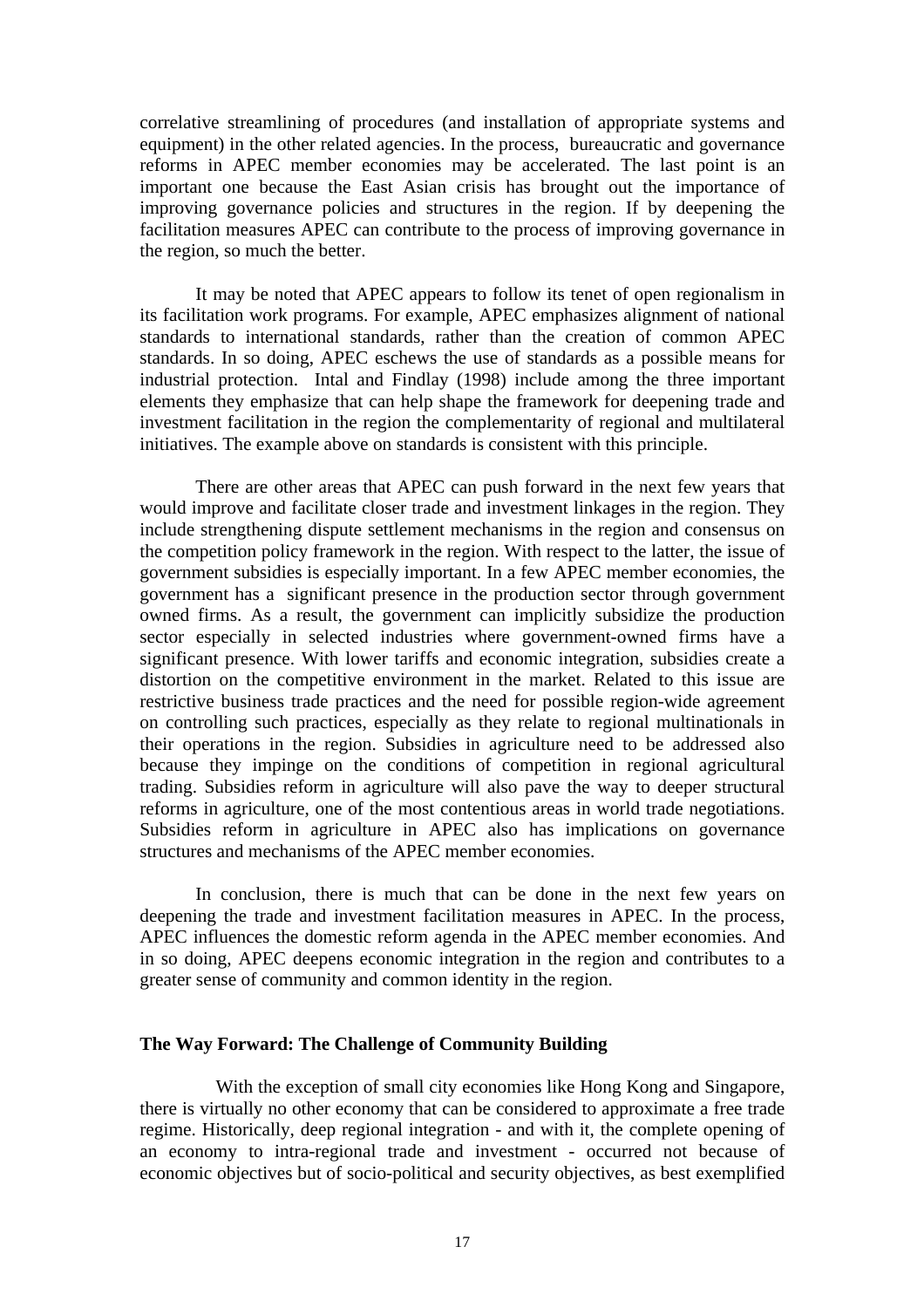by the European Union. This is probably not surprising. As tariffs and non-tariff barriers are progressively reduced to near zero, the marginal social benefit of trade liberalization is likely to be very small while the social costs of dislocation and adjustment could be substantial. Thus, the complete opening up of an economy to intra-regional competition is likely to be politically acceptable domestically only if there are overriding non-economic objectives to regional integration. Thus, for example, the fundamental reason for the European Union is to prevent another war among the major European countries.

The non-economic rationale in regional integration efforts needs to be highlighted because this has not been compellingly articulated in the case of APEC. Despite the rising sense of identity and common interests in the APEC and the undercurrent of peace and security concerns behind the establishment and/or support of APEC, compared to the European countries for example, the economic objectives have been far more dominant in the APEC.

Former President Fidel Ramos of the Philippines brought out the importance of building a sense of community and common purpose in the APEC region most eloquently in his speech during the APEC Ministerial Conference in Manila in November 1996. President Ramos asked rhetorically what can truly hold together the APEC region which is geographically dispersed as well as economically, politically and culturally diverse. He asked what glue can hold APEC together and sustain it over the long haul in the light of the likely costs of dislocation and marginalization of some sectors in the process of economic integration in the region. His answer to both questions is for APEC to develop a culture for cooperation and solving problems together, which in the process gives flesh and blood to the abstract concept of an Asia-Pacific community (Ramos, 1996).

Thus, there is the continuing challenge to build and deepen a sense of community and common purpose in the Asia Pacific region in order to sustain APEC. Indeed, as the European Union experience suggests, the final push for trade and investment liberalization as well as regional economic integration would need a deep sense of community among the leaders and peoples in the APEC region. Pres. Ramos' call for a culture of cooperation and solving problems together needs to be pursued by APEC more vigorously than before.

There are many areas where Pres. Ramos' proposed approach can be emphasized. Examples include addressing the urgent problems of restructuring financial institutions and improving prudential supervision of banks in East Asia, joint cooperative action on APEC's regional or sub-regional commons like oceans and fishing grounds, and the strengthening of the institutional capacity of APEC member economies for improved governance. Likewise, member economies would have to give more importance to providing more opportunities for direct, face-to-face interaction among the people in the region through, for example, intensified exchanges of community leaders, farmers, students, researchers, professionals, scientists, artists and academics as well as through longer-term linkages among institutions in the region. By knowing one another better, sharing experiences and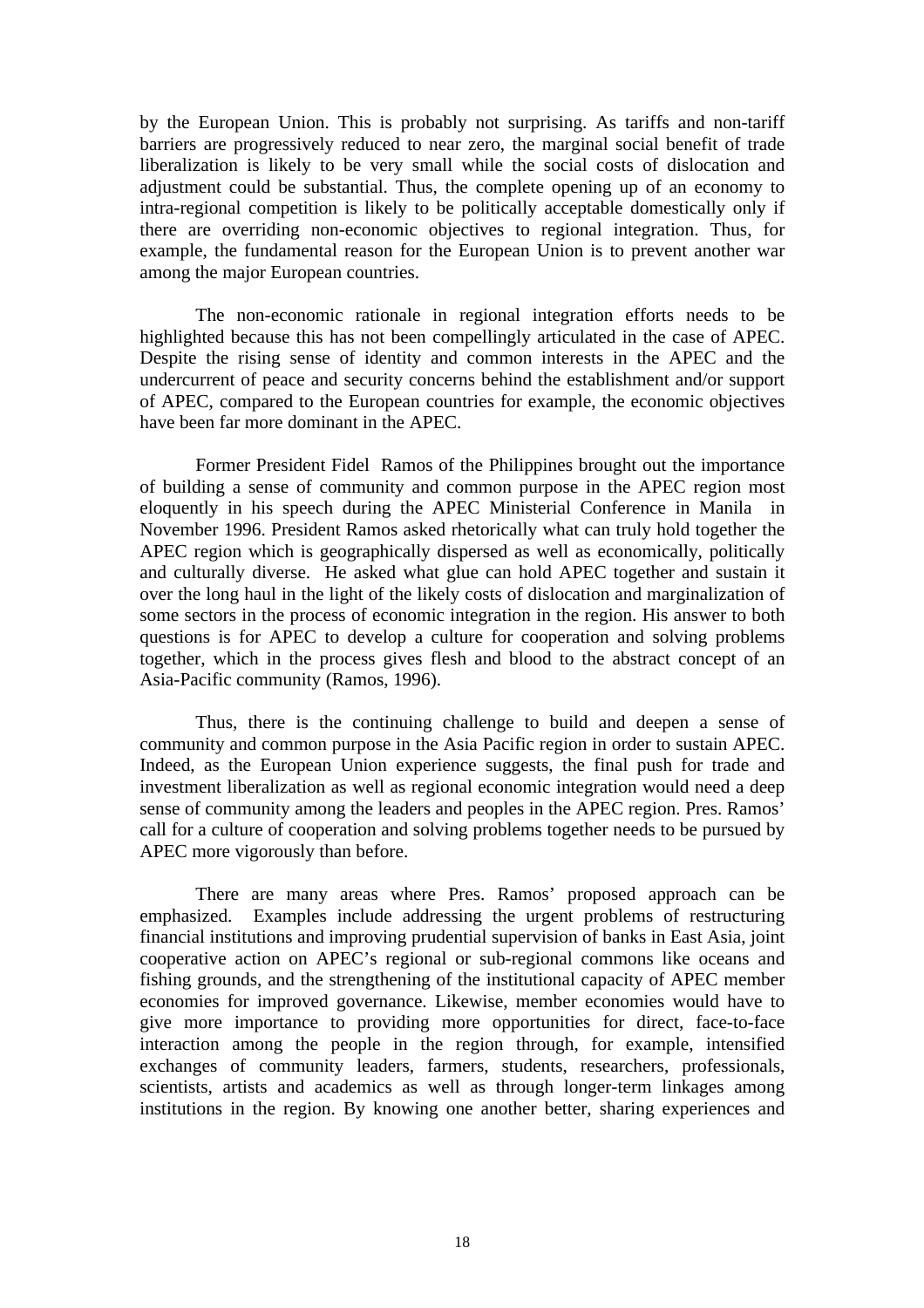expertise, and addressing common concerns jointly, a deeper sense of community and common purpose can be cultivated in the APEC region.<sup>3</sup>

With a deeper sense of community in the region, together with the economic outwardness of the APEC member economies, then the drive may accelerate towards the Bogor goals and regional economic integration. And in the process, East Asia where there remains the danger that rising nationalism, emerging economic power and lingering mercantilism could lead to rising regional tensions, would be changed significantly, and likely for the better.

<sup>&</sup>lt;sup>3</sup> This paragraph draws heavily on P. Intal, "Towards strengthening development cooperation in the Asia Pacific: Hardware vs. software?" in A. Elek (ed.) **Building an Asia-Pacific community: Development cooperation within APEC**. Brisbane, Australia: The Foundation for Development Cooperation, 1997.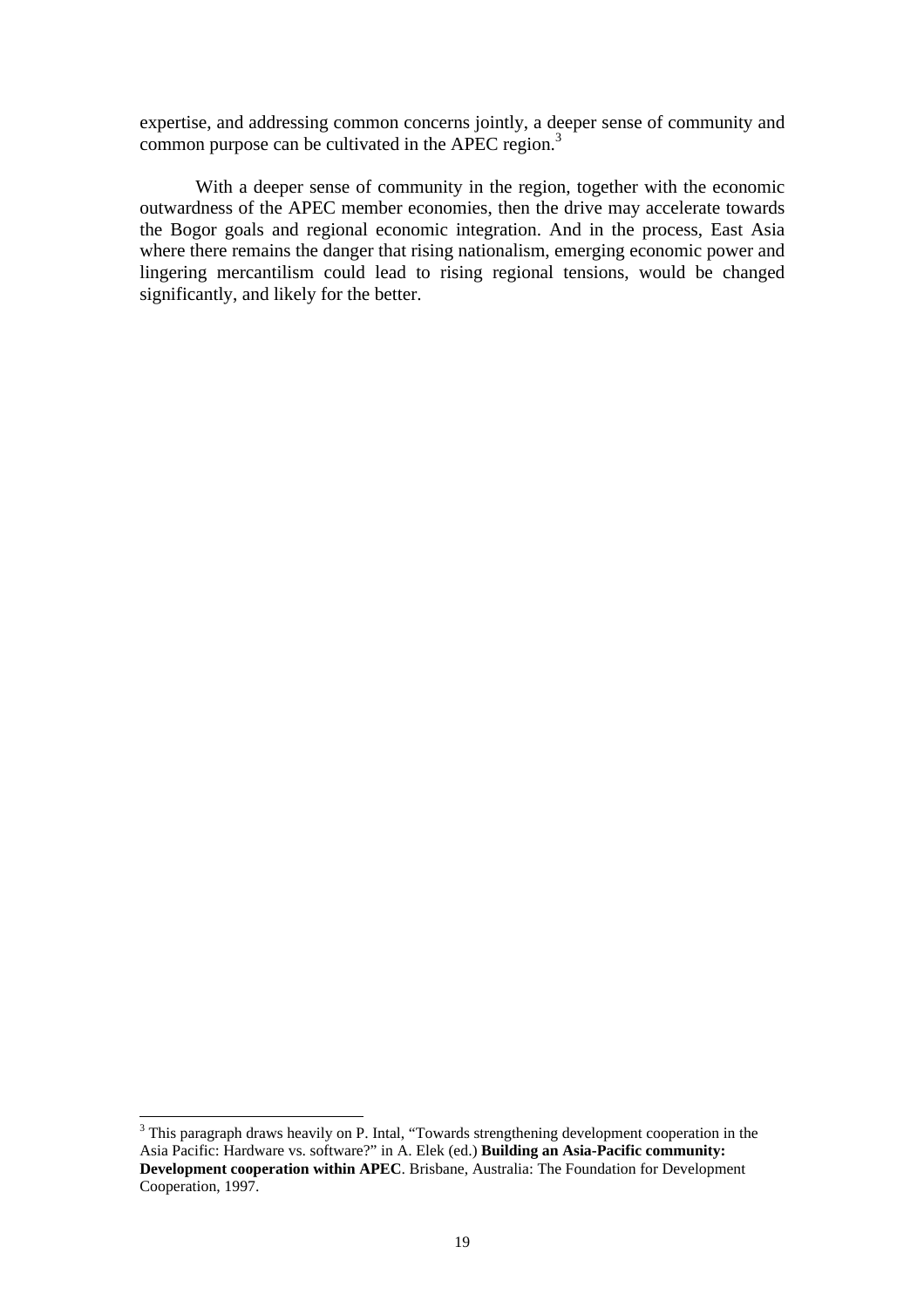#### **References**

- APEC ,1998. *Economic and Technical Cooperation Matrix*
- \_\_\_\_\_,1998. *SOM Chair's Summary Report on the 1998 Individual Action Plans-Implementation and Improvements to the IAPs-.*
- \_\_\_\_\_,1998. Annual Report of the Committee on Trade and Investment
- \_\_\_\_\_,1997. ABAC Report to Economic Leaders *"APEC Means Business: ABAC's Call to Action"*
- \_\_\_\_\_,1996..Manila Action Plan 1996, Vol. 1, p.17.
- \_\_\_\_\_,1996."*Perspective on the Manila Action Plan for APEC*", PECC,PIDS,The Asia Foundation
- \_\_\_\_\_,1996. *1995 Selected APEC Documents*
- \_\_\_\_\_,1995. *Implementing the APEC Vision* ,Third Report of the Eminent Persons Group
- \_\_\_\_\_,1995. *1989-1994 Selected APEC Documents*
- \_\_\_\_\_,1993. *A Vision for APEC "Towards an Asia Pacific Economic Community",* Report of the Eminent Persons Group to APEC Ministers..
- Cecchini, P., 1996. *The European Challenge 1995: the Benefits of a Single Market*. *Aldershot*, England: Wildwood House.
- Higgot, R. 1998, " The Pacific and beyond: APEC, ASEM and regional economic management" in G. Thompson (eds), *Economic Dynamism in the Asia-Pacific The Open University,*Routledge, New York
- Intal, Ponciano and C. Findlay, 1998. "Beyond liberalization of trade in goods: alternative strategies for regional trade and investment facilitation" in P. Drysdale and D. Vines (eds.) *Europe East Asia and APEC: A Shared Global Agenda?* Cambridge University Press.
- Intal, Ponciano, Jr., 1997a. "ASEAN and the challenge of closer economic integration" in M.L. Sereno and J.S. Santiago (eds.). *The ASEAN: Thirty Years and Beyond.* Quezon City: Institute of International Legal Studies, University of the Philippines Law Center.
- 1997b. "Towards strengthening development cooperation in the Asia Pacific: Hardware vs. software?" in A. Elek (ed.). *Building an Asia-Pacific Community*: *Development Cooperation Within APEC*. Brisbane, Australia: The Foundation for Development Cooperation.